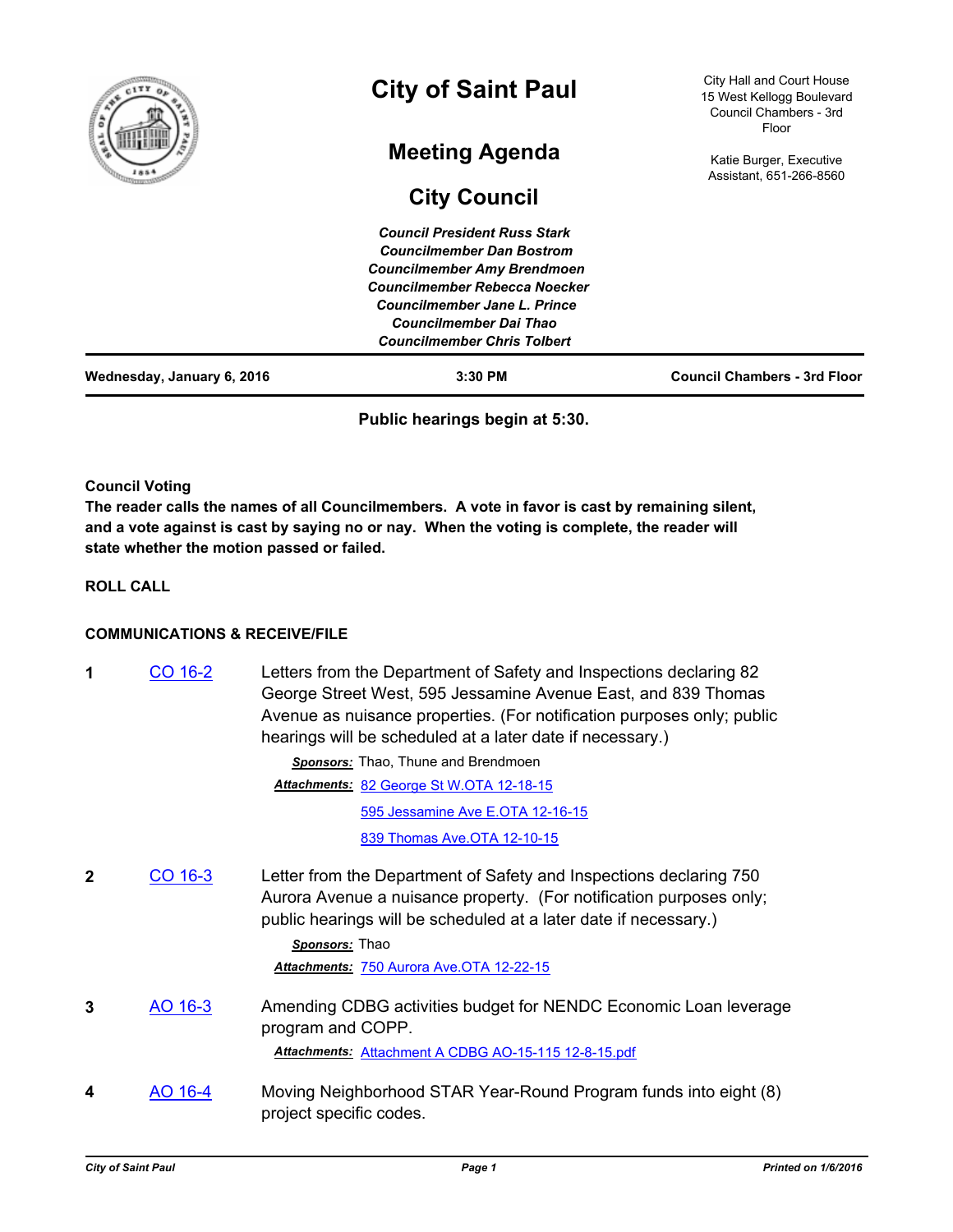### *Attachments:* [YR STAR Financial Analysis AO 15-116](http://StPaul.legistar.com/gateway.aspx?M=F&ID=6b54c16b-9a4d-47eb-8cf7-f5eea95e1361.pdf)

| 5 | AO 16-5 | Amending CDBG Activities budget for the Vacant Building Demolition<br>program and Admin.<br>Attachments: Attachment A CDBG AO-15-117 12-11-15.pdf                                       |
|---|---------|-----------------------------------------------------------------------------------------------------------------------------------------------------------------------------------------|
| 6 | AO 16-1 | Authorizing the Police Department to reallocate its 2015 operating<br>budget to more accurately record expenditures.<br><b>Attachments:</b> Administrative Order Reallocating GF Budget |

[Financial Analyis](http://StPaul.legistar.com/gateway.aspx?M=F&ID=73404edd-69c2-4354-9278-9ded8bb39bca.pdf)

### **CONSENT AGENDA**

**Note: Items listed under the Consent Agenda will be enacted by one motion with no separate discussion. If discussion on an item is desired, the item will be removed from the Consent Agenda for separate consideration.**

**7** [RES 16-47](http://stpaul.legistar.com/gateway.aspx?m=l&id=/matter.aspx?key=20191) Authorizing the Department of Parks and Recreation to expend an amount not to exceed \$15,000 for the purpose of providing refreshments, marketing materials, and other incentives for various activities, programs, and events throughout 2016.

> *Sponsors:* Stark *Attachments:* [2016 Parks Marketing.xls](http://StPaul.legistar.com/gateway.aspx?M=F&ID=1bd15a4b-64a2-442b-a927-c35bf757ae12.xls)

**8** [RES 16-26](http://stpaul.legistar.com/gateway.aspx?m=l&id=/matter.aspx?key=20502) Approving the City's cost of providing Replacement of Lead Water Service Line on Private Property during July to September 2015 and setting date of City Council Public Hearing for March 2, 2016 to consider and levy the assessments against individual properties. (File No. 1601LDSRP, Assessment No. 164000)

> *Sponsors:* Stark **Attachments: [Report of Completion](http://StPaul.legistar.com/gateway.aspx?M=F&ID=df5a4fd0-755a-4754-bc55-37b953cf7c04.pdf)** [Assessment Roll](http://StPaul.legistar.com/gateway.aspx?M=F&ID=a7565f30-472a-4d31-9da4-04735ad0bee6.pdf)

**9** [RES 16-27](http://stpaul.legistar.com/gateway.aspx?m=l&id=/matter.aspx?key=20503) Approving the City's cost of providing Repair of Sanitary Sewer Line on Private Property during July to September 2015 and setting date of City Council Public Hearing for March 2, 2016 to consider and levy the assessments against individual properties. (File No. SWRP1601, Assessment No. 163000)

> *Sponsors:* Stark **Attachments: [Report of Completion](http://StPaul.legistar.com/gateway.aspx?M=F&ID=20124b36-80fe-4320-a823-d63afc78d4e5.pdf) [Assessment Roll](http://StPaul.legistar.com/gateway.aspx?M=F&ID=13d399b9-c022-457d-a752-aa503baa5472.pdf)**

**10** [RES 16-42](http://stpaul.legistar.com/gateway.aspx?m=l&id=/matter.aspx?key=20531) Authorizing the use of a Project Labor Agreement (PLA) for a project to install LED lighting in the City Hall Annex.

*Sponsors:* Thune

**11** [RES 16-48](http://stpaul.legistar.com/gateway.aspx?m=l&id=/matter.aspx?key=20532) Authorizing the Como Park Zoo and Conservatory to accept "in-kind" donations of plant and animal related goods, whose individual value is under \$100, from various sources during the calendar year of 2016.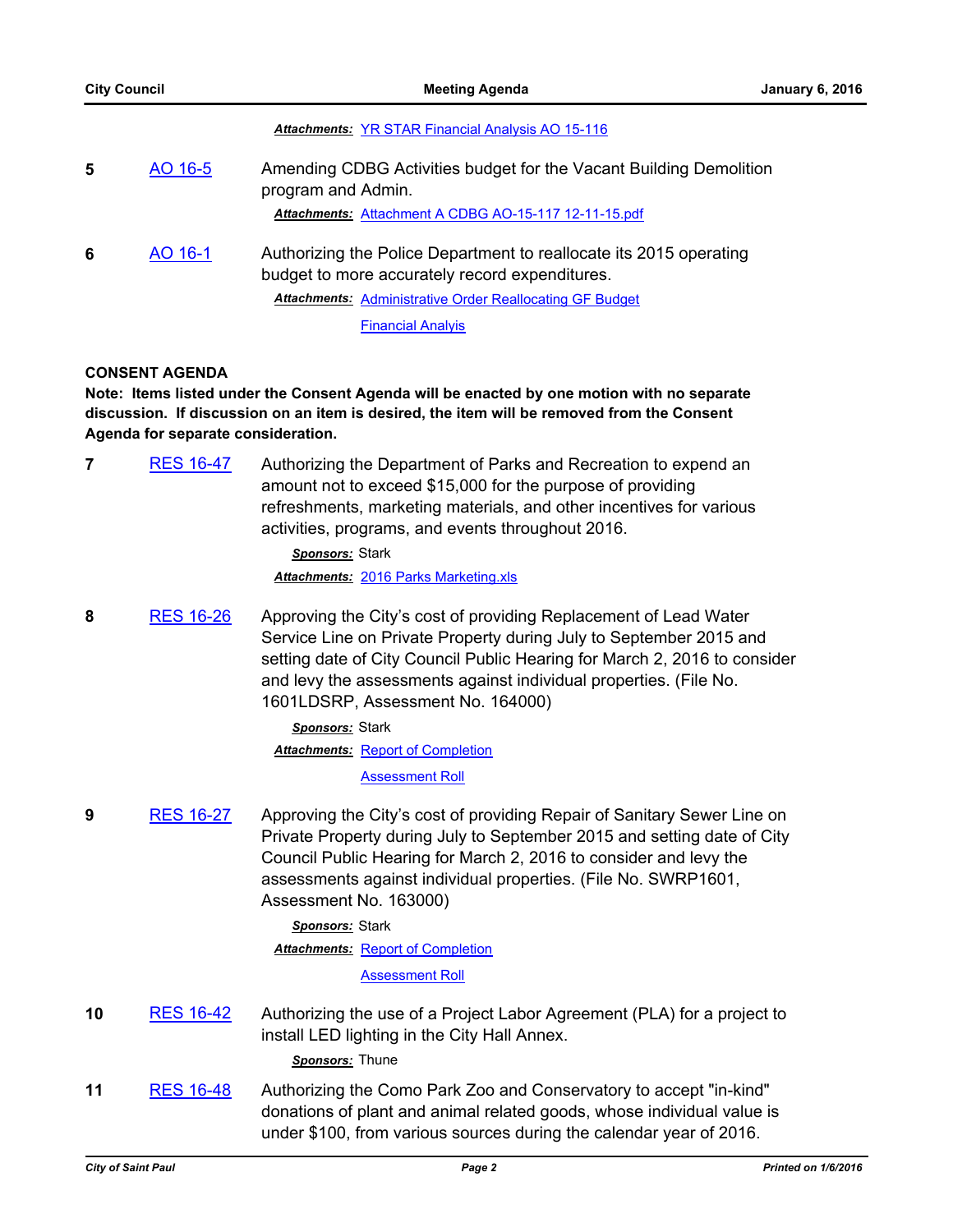|    |                  | <b>Sponsors:</b> Brendmoen and Stark                                                                                                                                                                                                                                                                                                                                              |
|----|------------------|-----------------------------------------------------------------------------------------------------------------------------------------------------------------------------------------------------------------------------------------------------------------------------------------------------------------------------------------------------------------------------------|
| 12 | <b>RES 16-52</b> | Authorizing the Department of Parks and Recreation, Como Park Zoo<br>and Conservatory, to accept donations of refreshments and services in<br>an amount not to exceed \$4,000 from Lancer Hospitality and Como<br>Friends through attending and participating in relationship building,<br>appreciation, and recognition events in 2016.<br><b>Sponsors:</b> Brendmoen and Stark  |
| 13 | <b>RES 16-29</b> | Approving a Residential Permit Parking fee increase.                                                                                                                                                                                                                                                                                                                              |
|    |                  | Sponsors: Stark                                                                                                                                                                                                                                                                                                                                                                   |
| 14 | <b>RES 16-30</b> | Memorializing the decision of the Council to grant the Summit Hill<br>Association's appeal from a decision of the Board of Zoning Appeals<br>granting variances to construct a multi-family dwelling at 1174 Grand<br>Avenue.                                                                                                                                                     |
|    |                  | Sponsors: Stark                                                                                                                                                                                                                                                                                                                                                                   |
| 15 | RES 16-37        | Authorizing the Office of Technology and Communications to enter into<br>an agreement with Apple for use of their Device Enrollment and Volume<br>Purchase Programs.                                                                                                                                                                                                              |
|    |                  | Sponsors: Stark                                                                                                                                                                                                                                                                                                                                                                   |
|    |                  | Attachments: dep plus admin all.pdf                                                                                                                                                                                                                                                                                                                                               |
|    |                  | <b>iTUNES STORE - TERMS AND CONDITIONS.htm</b>                                                                                                                                                                                                                                                                                                                                    |
| 16 | <b>RES 16-46</b> | Approving the Collective Bargaining Agreement (January 1, 2016 -<br>December 31, 2017) between the City of Saint Paul and the<br>International Union of Elevator Constructors, Local 9. (To be laid over to<br>January 13 for adoption)                                                                                                                                           |
|    |                  | Sponsors: Stark                                                                                                                                                                                                                                                                                                                                                                   |
|    |                  | <b>Attachments: 2016 2017 Elevator Constructors Collective Bargaining Agreement</b>                                                                                                                                                                                                                                                                                               |
|    |                  | <b>Elevator Constructors SUMMARY AGREEMENT SHEET 16-18</b>                                                                                                                                                                                                                                                                                                                        |
| 17 | <b>RES 16-49</b> | Authorizing the Department of Parks and Recreation to enter into a two<br>year Waste Delivery Agreement with Ramsey/Washington Recycling &<br>Energy Board which includes an indemnification clause.<br>Sponsors: Stark                                                                                                                                                           |
| 18 | <b>RES 16-3</b>  | Renaming two trail systems, including the Lilydale Regional Trail and a<br>new trail under development to be implemented in 2018 now known as<br>the Harriet Island to South Saint Paul Regional Trail, combined and<br>renamed into one trail to be known as the Robert Piram Regional Trail.<br>Sponsors: Thune<br><b>Attachments: Robert Piram Regional Trail Renaming Res</b> |
| 19 | <b>RES 16-5</b>  | Authorizing the Department of Parks and Recreation, Como Park Zoo<br>and Conservatory, to purchase food for educational purposes in 2016,<br>not to exceed \$15,000.                                                                                                                                                                                                              |

*Sponsors:* Brendmoen and Stark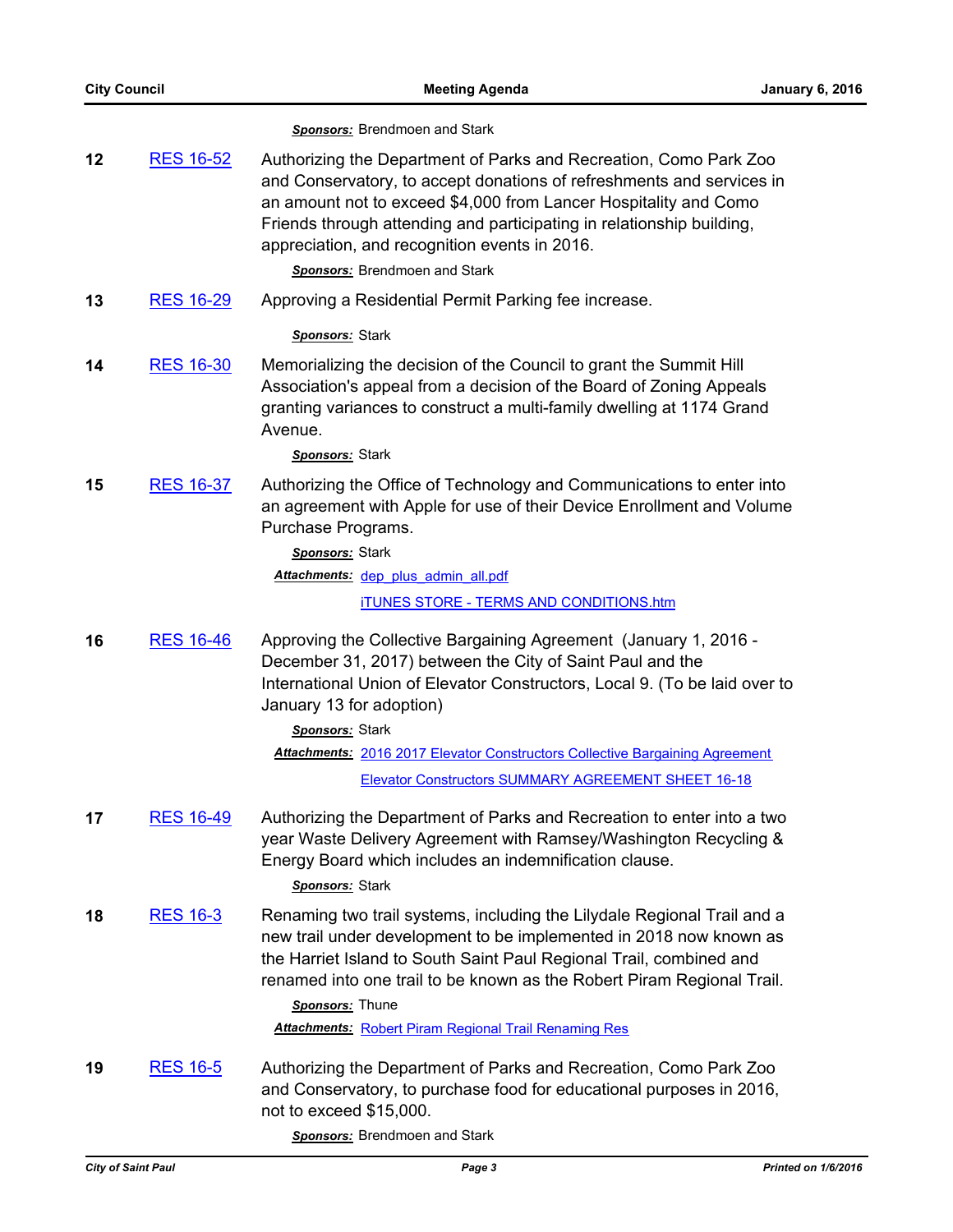| 20 | <b>RES 16-6</b>  | Authorizing the Department of Parks and Recreation, Como Park Zoo<br>and Conservatory, to recognize Como Park Zoo and Conservatory<br>Volunteers for their valued contributions by designating funds in the<br>amount of \$5,000 for thank you, sympathy or celebration cards; flowers<br>for personal events in their lives; and food for volunteer recognition<br>events held in 2016. |
|----|------------------|------------------------------------------------------------------------------------------------------------------------------------------------------------------------------------------------------------------------------------------------------------------------------------------------------------------------------------------------------------------------------------------|
|    |                  | <b>Sponsors:</b> Brendmoen and Stark                                                                                                                                                                                                                                                                                                                                                     |
| 21 | <b>RES 16-10</b> | Approving a request by Ryan Companies US, Inc. to release a utility<br>easement over a portion of its property at 1533 Dayton Avenue.<br>Sponsors: Thao<br><b>Attachments: Map of Easement Release Area</b>                                                                                                                                                                              |
| 22 | <b>RES 16-12</b> | Approving the 2015 Round 2 Cultural STAR Projects.                                                                                                                                                                                                                                                                                                                                       |
|    |                  | Sponsors: Stark                                                                                                                                                                                                                                                                                                                                                                          |
|    |                  | Attachments: Attachment A Financial analysis 2015 Round 2 Cultural STAR                                                                                                                                                                                                                                                                                                                  |
|    |                  | Attachment B Board and Mayoral recommendations 2015 Rd 2                                                                                                                                                                                                                                                                                                                                 |
| 23 | <b>RES 16-31</b> | Approving adverse action against the Auto Body Repair Shop license<br>held by Gregory Whebbe d/b/a Whebbe's Auto Service located at 71<br>Annapolis Street West.                                                                                                                                                                                                                         |
|    |                  | Sponsors: Stark                                                                                                                                                                                                                                                                                                                                                                          |
|    |                  | Attachments: Notice of Intent to Suspend License with Affidavit of Service.pdf                                                                                                                                                                                                                                                                                                           |
|    |                  | <b>SPLC 310.05(m)</b>                                                                                                                                                                                                                                                                                                                                                                    |
| 24 | <b>RES 16-15</b> | Approving the Settlement Agreement and Release between the City of<br>St. Paul and Michael Smith and his attorney James P. Michels.<br>Sponsors: Stark                                                                                                                                                                                                                                   |
|    |                  | <b>Attachments: Settlement Agreement &amp; Release.pdf</b>                                                                                                                                                                                                                                                                                                                               |
|    |                  | <b>Financial Analysis.xls</b>                                                                                                                                                                                                                                                                                                                                                            |
|    |                  | Administrative Code 3.02.pdf                                                                                                                                                                                                                                                                                                                                                             |
| 25 | <u>RES 16-23</u> | Authorizing the Fire Department to enter into an agreement with<br>HealthEast Care System to allow the Saint Paul Fire Department access<br>to patient data online.                                                                                                                                                                                                                      |
|    |                  | Sponsors: Stark                                                                                                                                                                                                                                                                                                                                                                          |
|    |                  | <b>Attachments: HealthEast Data Use Agreement</b>                                                                                                                                                                                                                                                                                                                                        |
| 26 | <b>RES 16-25</b> | Authorizing the Fire Department to accept the donation of \$500 from<br>Saint Patrick's Association.                                                                                                                                                                                                                                                                                     |
|    |                  | Sponsors: Stark                                                                                                                                                                                                                                                                                                                                                                          |
|    |                  | <b>Attachments: St. Patricks Assn Donation Letter</b>                                                                                                                                                                                                                                                                                                                                    |
| 27 | RES 16-32        | Approving a request by the Saint Paul Port Authority to release a utility<br>easement within vacated Iris Alley on its property at 600 Lafayette Road.<br>Sponsors: Brendmoen                                                                                                                                                                                                            |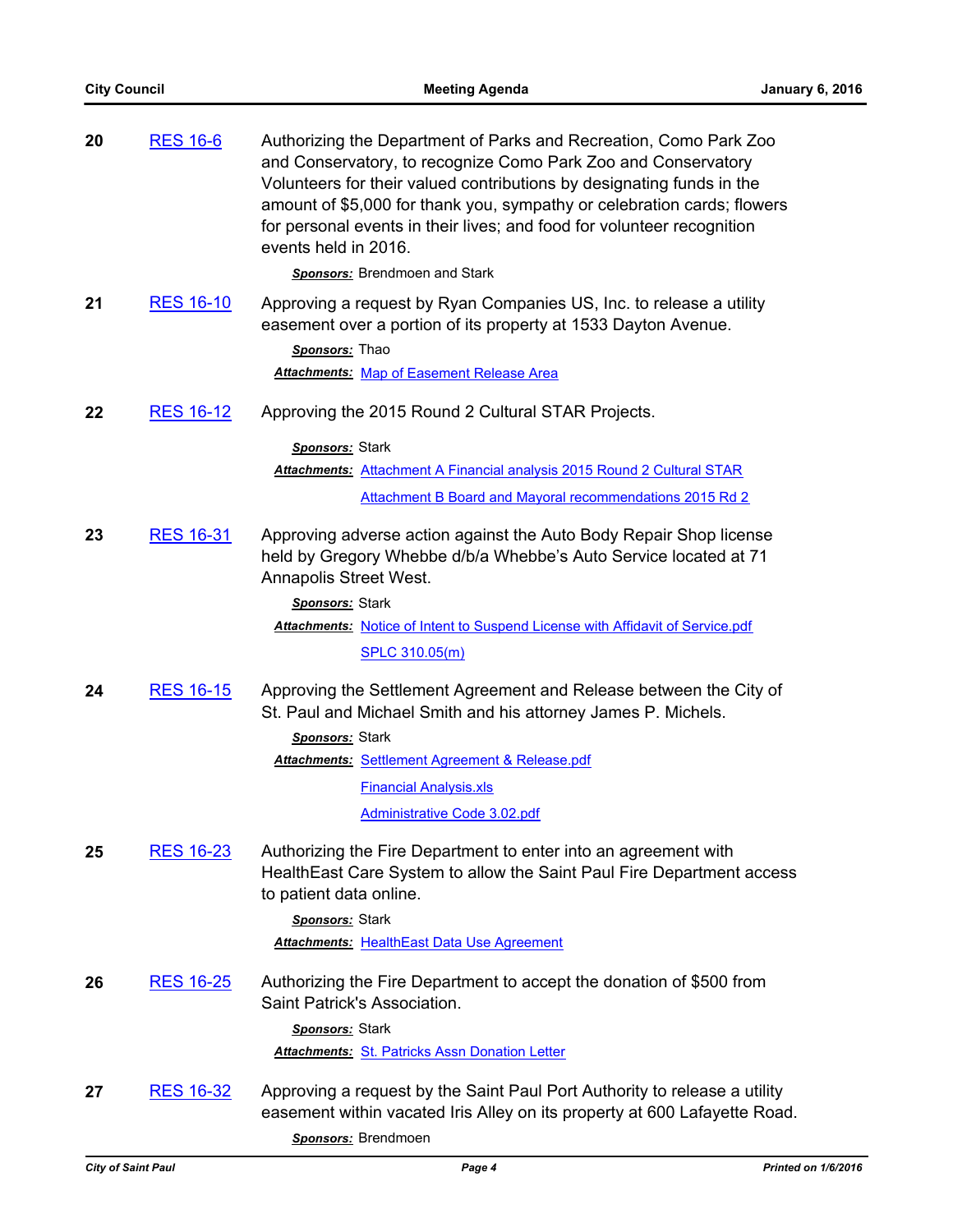#### *Attachments:* [Port's ALTA Survey.Xcel easement markups](http://StPaul.legistar.com/gateway.aspx?M=F&ID=a969936c-e859-4e93-b2d9-c8af1644da34.pdf)

**28** [RES 16-33](http://stpaul.legistar.com/gateway.aspx?m=l&id=/matter.aspx?key=20592) Authorizing the Fire Department to enter into a joint powers agreement with Inver Hills Community College to provide services for the EMS Academy January 11 through April 22, 2016.

> *Sponsors:* Stark *Attachments:* [EMS Academy Agreement Jan 2016](http://StPaul.legistar.com/gateway.aspx?M=F&ID=d7966269-b2ca-489b-b4f1-8867d2a79d20.pdf)

**29** [RES 16-61](http://stpaul.legistar.com/gateway.aspx?m=l&id=/matter.aspx?key=20624) Accepting a donation from the University of Minnesota to offset travel expenses for Anne Hunt to attend an international conference in New Delhi, India.

*Sponsors:* Stark

# **FOR DISCUSSION**

**30** [RES 16-1](http://stpaul.legistar.com/gateway.aspx?m=l&id=/matter.aspx?key=20391) Electing the officers of the City Council.

*Sponsors:* Stark

#### **ORDINANCES**

**An ordinance is a city law enacted by the City Council. It is read at four separate council meetings and becomes effective after passage by the Council and 30 days after publication in the Saint Paul Legal Ledger. Public hearings on ordinances are held at the third reading.**

#### **Final Adoption**

**31** [Ord 15-79](http://stpaul.legistar.com/gateway.aspx?m=l&id=/matter.aspx?key=18996) Expanding the Downtown Commercial Development District pursuant to Section 17.07.1 of the City Charter and Section 409.20 of the Legislative Code.

> *Sponsors:* Thune **Attachments: [Downtown CDD - Exhibit 1](http://StPaul.legistar.com/gateway.aspx?M=F&ID=d7d671e5-f691-485c-ae67-b7048df0c62d.pdf)** [Public Hearing Notice](http://StPaul.legistar.com/gateway.aspx?M=F&ID=e4de60a1-c29b-4393-9658-d2be708e8680.docx) [Planning Commission Downtown Commercial District Expansion Resolution](http://StPaul.legistar.com/gateway.aspx?M=F&ID=af719641-ae18-4604-9c9d-478f2ad1303b.pdf) [Opus email](http://StPaul.legistar.com/gateway.aspx?M=F&ID=c58fd60c-e307-4072-abf1-6109a80cb784.docx)

**32** [Ord 15-77](http://stpaul.legistar.com/gateway.aspx?m=l&id=/matter.aspx?key=20247) Granting the application of Diocese of St. Paul to rezone the property at 328 Kellogg Blvd W from RM2Multiple Family to T1Traditional Neighborhood and amending Chapter 60 of the Saint Paul Legislative Code pertaining to the Saint Paul zoning map.

#### *Sponsors:* Thune

**Attachments: [Archdiocese PC resolution](http://StPaul.legistar.com/gateway.aspx?M=F&ID=fb86d4b5-0076-4ee4-859e-c202fa612ef7.pdf)** [Archdiocese pcactionminutes111315](http://StPaul.legistar.com/gateway.aspx?M=F&ID=3b961457-4980-470b-aaec-ffcb5b4d9b98.pdf) **[Archdiocese Zoning Committee Minutes](http://StPaul.legistar.com/gateway.aspx?M=F&ID=60958f98-a88d-4b1d-a456-cb9035b4a908.pdf)** 

[Archdiocese 60-day extension letter.doc](http://StPaul.legistar.com/gateway.aspx?M=F&ID=462777c0-8721-41eb-bef6-e6bb92f191e0.pdf)

[Archdiocese ZC Staff Report](http://StPaul.legistar.com/gateway.aspx?M=F&ID=1a1b7ff4-daf4-4c38-a788-4b7a1e5f72ac.pdf)

**33** [Ord 15-78](http://stpaul.legistar.com/gateway.aspx?m=l&id=/matter.aspx?key=20276) Amending Chapter 99 of the Administrative Code pertaining to the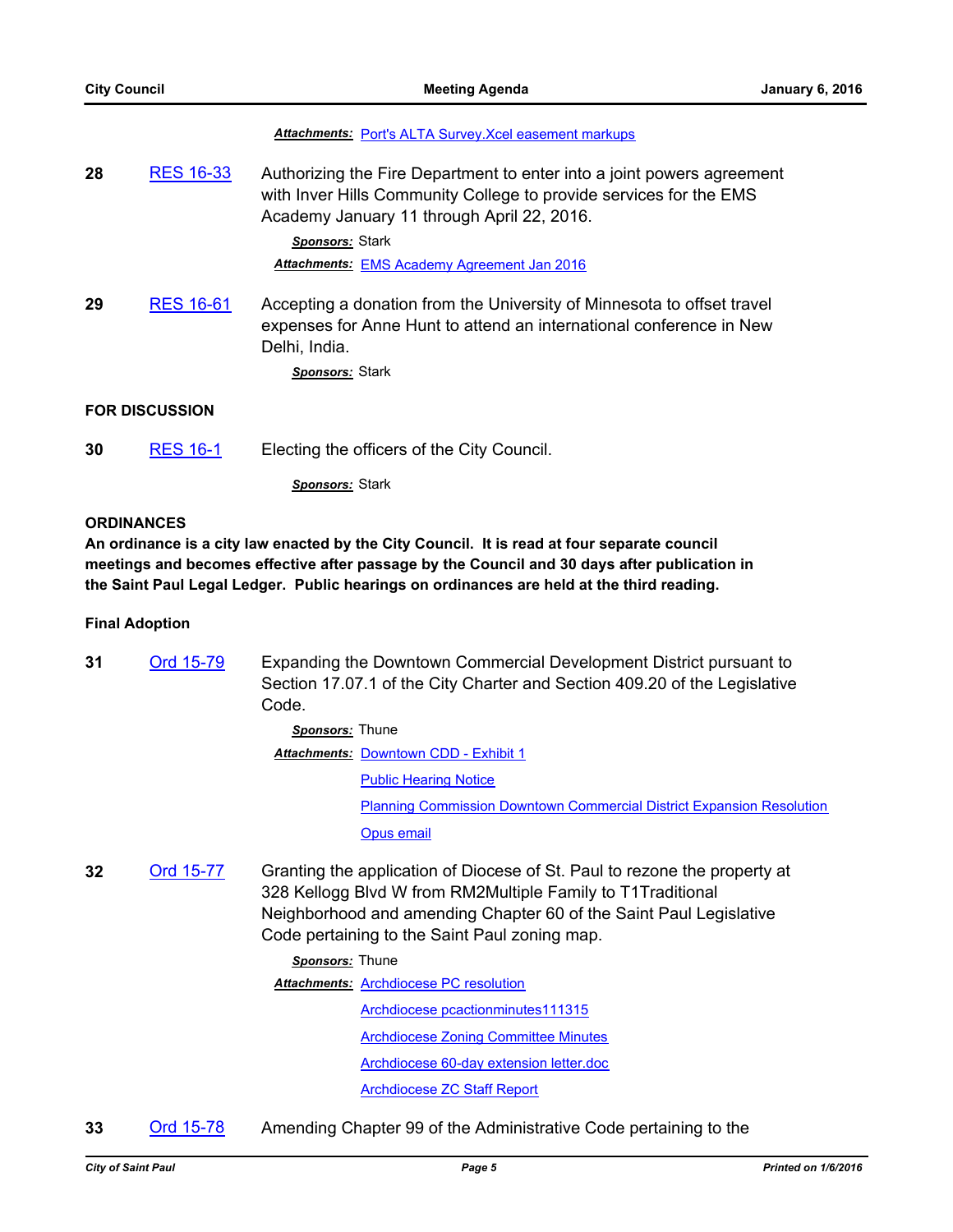availability of the Palace Theatre for Saint Paul high school musical or theatrical events.

*Sponsors:* Tolbert

## **Second Reading**

**34** [Ord 15-80](http://stpaul.legistar.com/gateway.aspx?m=l&id=/matter.aspx?key=20401) Amending Chapter 87 of the Saint Paul Legislative Code pertaining to charges for street restoration costs. *Sponsors:* Brendmoen **Attachments: [Proposed Ordinance](http://StPaul.legistar.com/gateway.aspx?M=F&ID=fe2c5dde-c64b-4492-9f6d-fa2828db33c9.pdf)** [Code Changes](http://StPaul.legistar.com/gateway.aspx?M=F&ID=a46cc251-a798-4332-aea4-3c5eb2637071.pdf) [BWC Resolution 15-2141](http://StPaul.legistar.com/gateway.aspx?M=F&ID=3fa8e24f-184b-4468-981c-7dfc6fd3a4db.pdf)

## **First Reading**

**35** [Ord 16-1](http://stpaul.legistar.com/gateway.aspx?m=l&id=/matter.aspx?key=20529) Amending Chapter 61 of the Legislative Code pertaining to zoning fees.

*Sponsors:* Stark **Attachments: [Zoning Fee Study PC res 12-4-15](http://StPaul.legistar.com/gateway.aspx?M=F&ID=7e9b27d3-abc0-4185-a321-7766ec717716.pdf)** [Memo to Planning Commission 11-24-15](http://StPaul.legistar.com/gateway.aspx?M=F&ID=7cfe51d9-c86b-4e95-89a4-3f1863d155e7.pdf) [Zoning Fee Study minutes](http://StPaul.legistar.com/gateway.aspx?M=F&ID=79460ae2-f4ba-4264-93cf-e7889d256414.pdf) [DSI memo to City Council 11-13-15](http://StPaul.legistar.com/gateway.aspx?M=F&ID=74c6584a-9606-4a60-af24-bd0b576df4fc.pdf)

## **BUDGET AMENDMENT PUBLIC HEARINGS (held during the 3:30 portion of the meeting)**

**36** [RES PH](http://stpaul.legistar.com/gateway.aspx?m=l&id=/matter.aspx?key=20494)  16-5 Amending the financing and spending budgets in the Office of Financial Services to remove \$1,764,337 that was double budgeted as Prior Year Street Improvement Bonds (PY SIB) and placed into 2014 SIB Contingency in error.

> *Sponsors:* Stark *Attachments:* [RES PH 15-374 FINANCIAL ANALYSIS](http://StPaul.legistar.com/gateway.aspx?M=F&ID=e12d6905-0b76-416f-9237-1cc617ebd3c0.pdf)

**37** [RES PH](http://stpaul.legistar.com/gateway.aspx?m=l&id=/matter.aspx?key=20620)  16-9 Amending the 2016 budget of the City Hall Annex to provide financing for a CHA Lighting Replacement Project through the Energy Conservation Loan Fund and Use of Fund Balance.

> *Sponsors:* Stark Attachments: [RES PH 16-8 - Real Estate Lighting Project - Financial Analysis](http://StPaul.legistar.com/gateway.aspx?M=F&ID=1c86fd0c-66df-4a34-b8b1-7e52d6724e76.pdf) [Approvals](http://StPaul.legistar.com/gateway.aspx?M=F&ID=cfbec89d-1571-42c2-9ef7-0405c06f528f.pdf)

# **PUBLIC HEARINGS (public hearings will begin at 5:30 p.m.)**

**38** [RES PH](http://stpaul.legistar.com/gateway.aspx?m=l&id=/matter.aspx?key=20328)  16-7 Approving the application of Hangman Productions, Inc. for a sound level variance, in order to allow 24/7 operation of chillers and generators beginning Tuesday, February 2, 2016 through Monday, March 7, 2016, and the use of an amplified sound system for the Red Bull Crashed Ice Event, to be held on Wednesday, February 24, 2016 through Saturday,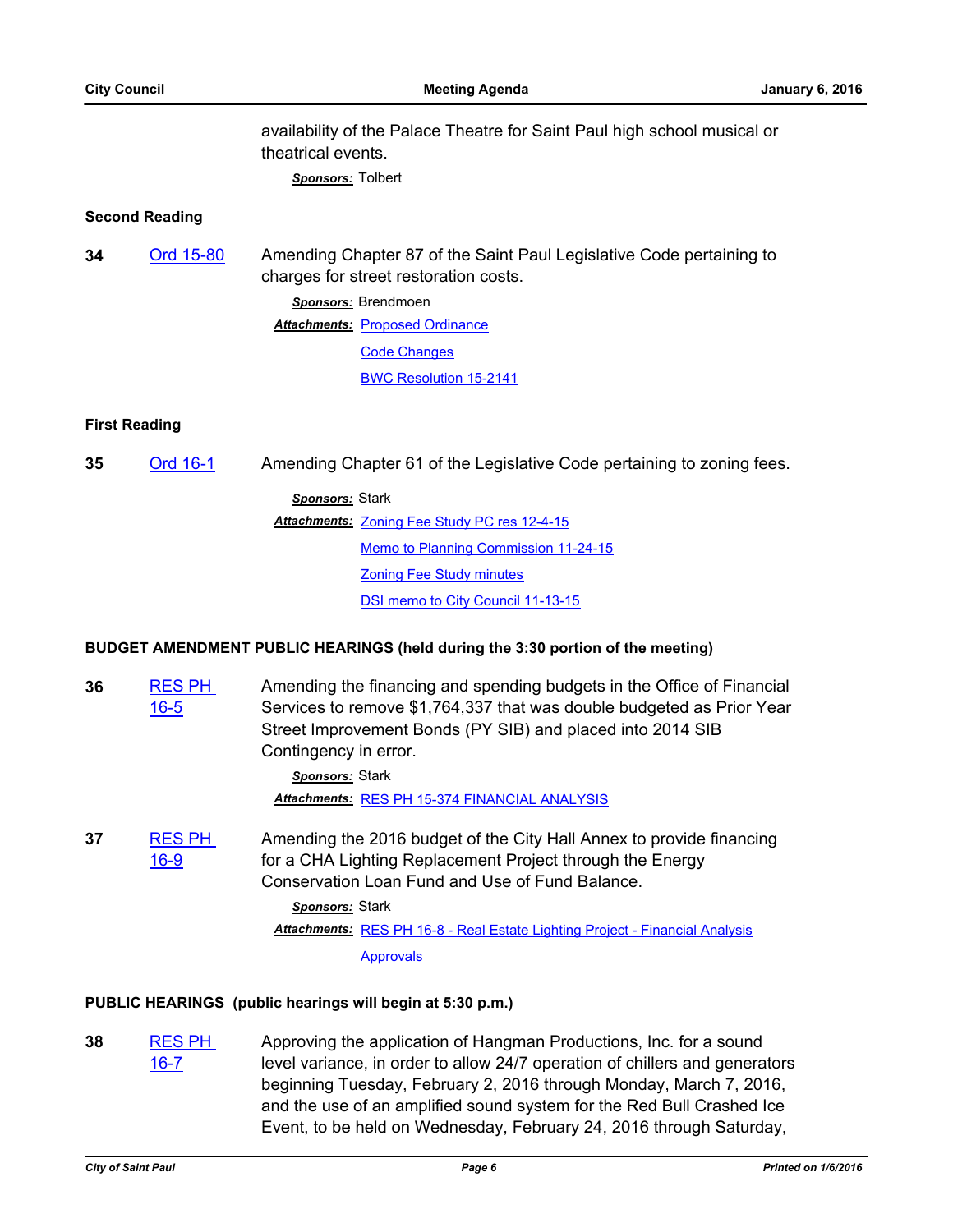February 27, 2016.

*Sponsors:* Thao and Thune

**Attachments: [Application](http://StPaul.legistar.com/gateway.aspx?M=F&ID=32e238ad-cdab-49eb-a0bd-bfb12f0c4984.pdf)** 

**[Map](http://StPaul.legistar.com/gateway.aspx?M=F&ID=f6547c5c-af30-476d-ac51-c3b2eaaabbff.pdf)** [ENS](http://StPaul.legistar.com/gateway.aspx?M=F&ID=962198e9-67c9-4520-9167-a576deecc7d0.pdf) [Notice to District Council](http://StPaul.legistar.com/gateway.aspx?M=F&ID=c73be338-78fd-471b-b274-99bf36294b43.pdf) [Notice to Property Owners](http://StPaul.legistar.com/gateway.aspx?M=F&ID=6bbe6fab-f8bd-4505-9103-531551096117.pdf) [List of Property Owners](http://StPaul.legistar.com/gateway.aspx?M=F&ID=65b0f772-23de-4882-974d-5673d4aa4d60.pdf) **[Letter to Applicant](http://StPaul.legistar.com/gateway.aspx?M=F&ID=fe44edd7-a433-410f-a807-40c9a2638124.pdf)** 

**39** [RES PH](http://stpaul.legistar.com/gateway.aspx?m=l&id=/matter.aspx?key=20329)  16-3 Approving Saint Paul Festival & Heritage Foundation's request for a sound level variance, in order to present amplified music and entertainment in Rice Park, for the 2016 Saint Paul Winter Carnival from January 28, 2016 through February 7, 2016.

> *Sponsors:* Thune **Attachments: [Application](http://StPaul.legistar.com/gateway.aspx?M=F&ID=51914805-76ea-4239-85a8-726c7aef36bb.pdf) [Map](http://StPaul.legistar.com/gateway.aspx?M=F&ID=1de867f1-4b54-49b0-8b5d-79cb6531e6f5.pdf)** [ENS](http://StPaul.legistar.com/gateway.aspx?M=F&ID=15498611-10b9-46a3-8066-e9632392e48a.pdf) [Notice to District Council](http://StPaul.legistar.com/gateway.aspx?M=F&ID=85b780fe-cde0-49f5-887c-fd3922e777fa.pdf) **[Notice to Property Owners](http://StPaul.legistar.com/gateway.aspx?M=F&ID=f10e01cd-6b14-4ead-bed3-ca682df63b12.pdf)** [List of Property Owners](http://StPaul.legistar.com/gateway.aspx?M=F&ID=fd14b1e7-17b8-4958-9170-ab44bfd93111.pdf) [Letter to Applicant](http://StPaul.legistar.com/gateway.aspx?M=F&ID=ae82a073-e965-41a2-a0c7-8e6a03d5e95d.pdf)

**40** [RES PH](http://stpaul.legistar.com/gateway.aspx?m=l&id=/matter.aspx?key=20338)  16-4 Approving Saint Paul Festival & Heritage Foundation's request for a sound level variance, in order to present a radio station announcer and music for the 2016 Saint Paul Winter Carnival - Securian Winter Run on Saturday, January 30, 2016.

| Sponsors: Thune                 |                                   |
|---------------------------------|-----------------------------------|
| <b>Attachments: Application</b> |                                   |
|                                 | <b>ENS</b>                        |
|                                 | <b>North Map</b>                  |
|                                 | South Map                         |
|                                 | <b>Notice to District Council</b> |
|                                 | <b>Notice to Property Owners</b>  |
|                                 | List of Property Owners (North)   |
|                                 | List of Property Owners (South)   |
|                                 | Letter to Applicant               |

**41** [Ord 15-57](http://stpaul.legistar.com/gateway.aspx?m=l&id=/matter.aspx?key=20034) Amending Chapter 324 of the Legislative Code pertaining to flavored tobacco and making amendments to comply with state statute.

*Sponsors:* Thao, Tolbert, Stark, Brendmoen, Bostrom and Thune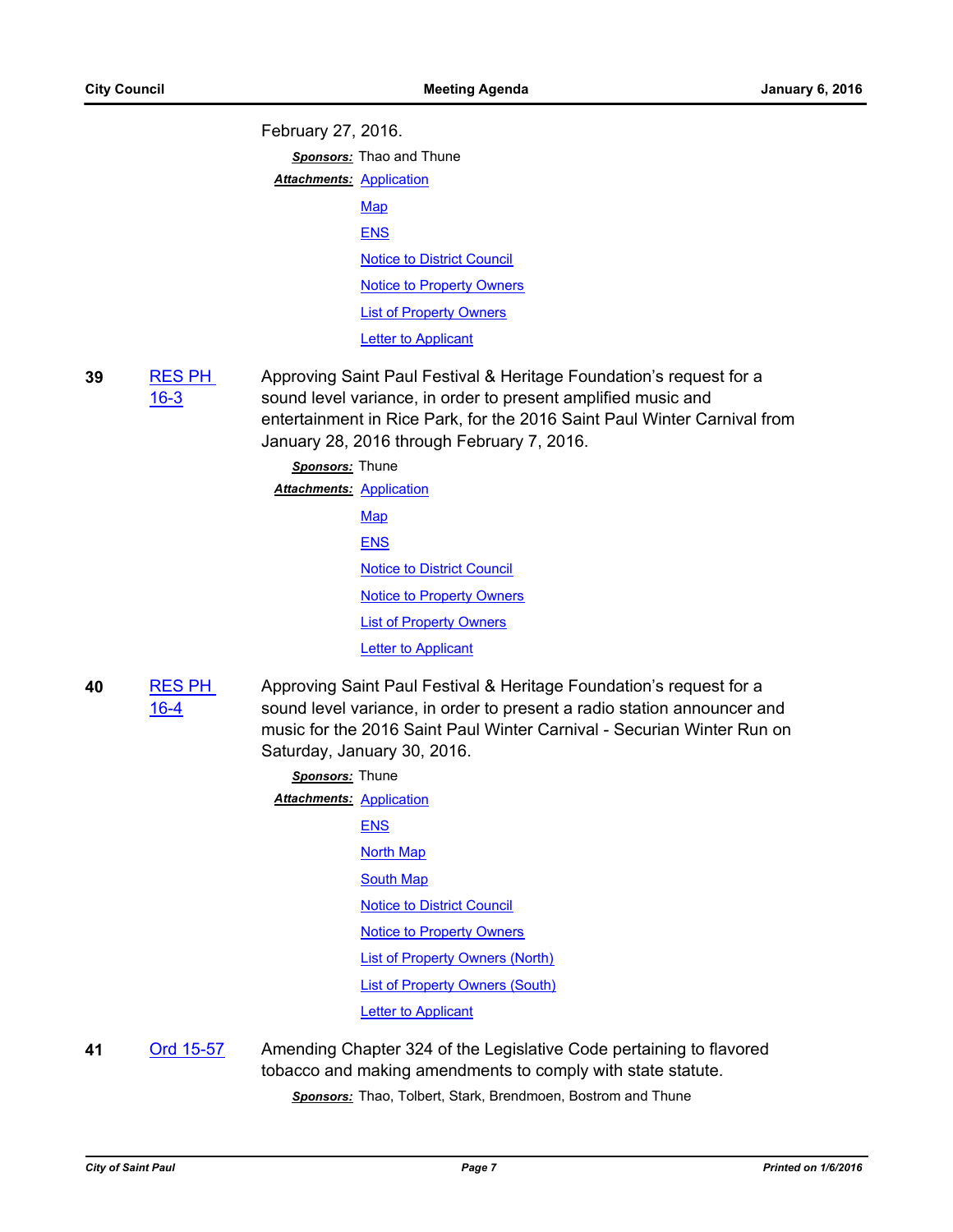| Attachments: Campaign for Tabacco Free Kids - Ltr of Support       |
|--------------------------------------------------------------------|
| <b>Clear Way MN Letter of Support</b>                              |
| <b>Model Cities Support Letter- Flavored Tobacco Ordinance</b>     |
| Rainbow Health Initiative - Ltr of Support                         |
| <b>Crave the Change - Ltr of Support</b>                           |
| <b>ANSR - Ltr of Support</b>                                       |
| <b>MMA - Ltr of Support</b>                                        |
| <b>AALF-HWG - Ltr of Support</b>                                   |
| Am. Cancer Society CAN - Letter of Support                         |
| <b>Twin Cities Medical Society - Ltr of Support</b>                |
| <b>Blue Cross Blue Shield - Letter of Support</b>                  |
| <b>Minnesota Department of Health</b>                              |
| <b>CHSAC Letter of Support signed</b>                              |
| Goldsmith letter of support for tobacco ordinance                  |
| <b>Support for Tobacco Ordinance</b>                               |
| <b>AHA - Ltr of Support</b>                                        |
| <b>Hughes - Email of Opposition</b>                                |
| Nicotine Tob Res-2015-Shiffman                                     |
| Christopher Berg, 1501 Rose St, La Crosse WI - email of opposition |
| Dreher - support email                                             |
| Safi - opposition email                                            |
| <b>SA Letter of Opposition</b>                                     |
| <b>ClearWay Study - Ecigarette Prevalence</b>                      |
| <b>ClearWay Study - ScienceDaily Article</b>                       |
| ALA-Past-President-Charles-Connor-Letter                           |
| <b>Cancer Research UK</b>                                          |
| Products - Data Briefs - Number 216 - September 2015               |
| <b>Smoking Cessation and Beliefs</b>                               |
| <b>Rutgers Study - Smoking Cessation</b>                           |
| <b>MNVA Submission - St</b>                                        |
| Downing - Ltr of Opposition                                        |
| <b>MN Cancer Alliance - Letter of Support</b>                      |
| Stier - email                                                      |
| <b>MNAAP - Ltr of Support</b>                                      |
| O'Rourke - Opposition email                                        |
| O'Rourke - attachment WSJSiegelOPED (2)                            |
| O'Rourke - attachment Public Health England                        |
| O'Rourke - attachment PHE Joint Letter                             |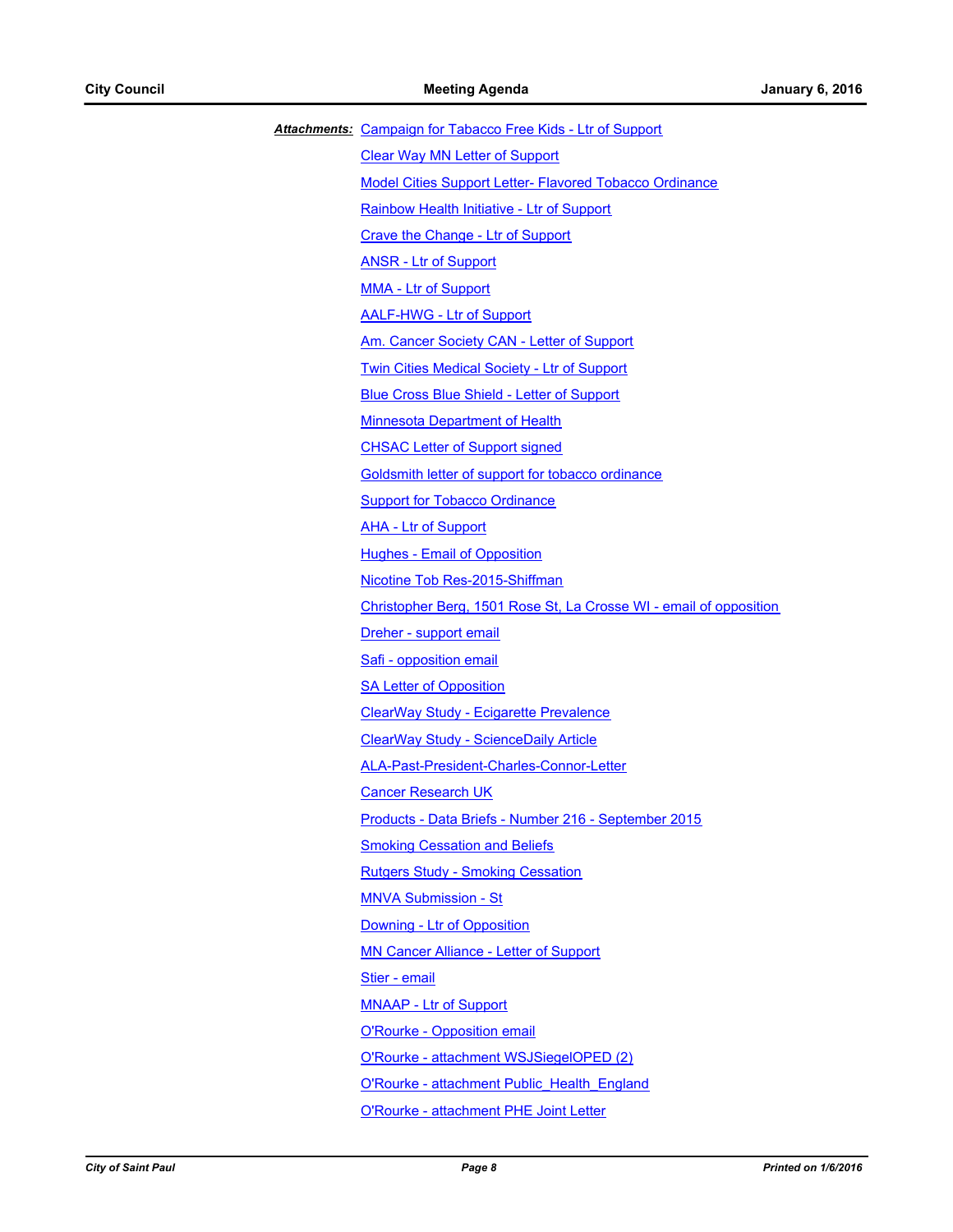[O'Rourke - attachment E-cigarettes save lives The Spectator \(2\)](http://StPaul.legistar.com/gateway.aspx?M=F&ID=baf6b690-1416-4d0b-8874-34b04fbd9e4b.pdf) [MDH - Ltr of Support](http://StPaul.legistar.com/gateway.aspx?M=F&ID=200bea2e-44ca-4dc2-8b1e-8c9113dc1670.pdf) [CLUES - Ltr of Support](http://StPaul.legistar.com/gateway.aspx?M=F&ID=35a32780-5a32-4d87-9ab4-3a7da5565df4.pdf) [AICAF - flavored tobacco 11.17 Ltr of Support](http://StPaul.legistar.com/gateway.aspx?M=F&ID=77660ac9-f521-4c76-8bec-c9e166cfe463.pdf) [Allina Health - United Hospital Ltr of Support](http://StPaul.legistar.com/gateway.aspx?M=F&ID=b163e739-9709-43c3-b911-e4918ebae235.pdf) [Various Opposition emails](http://StPaul.legistar.com/gateway.aspx?M=F&ID=f24da009-968b-413a-9c70-9ffeea50bddb.pdf) [Ord. 15-57 - Opposition email](http://StPaul.legistar.com/gateway.aspx?M=F&ID=32ef64d9-7c0f-4933-963b-25293e7b7a76.pdf) [MN Academy of Family Physicians Ltr of Support](http://StPaul.legistar.com/gateway.aspx?M=F&ID=1c93d396-0e9c-4dd5-a62c-4eead1cd7653.pdf) [NBCC Opposition Ltr Ord 15-57](http://StPaul.legistar.com/gateway.aspx?M=F&ID=ce483301-fd81-4bb5-8a70-aeac00306d4f.pdf) [Hansen email - support](http://StPaul.legistar.com/gateway.aspx?M=F&ID=230fa548-8427-4375-81ac-5c8b2dee2299.pdf) [Montagne Ltr of Support](http://StPaul.legistar.com/gateway.aspx?M=F&ID=e3b70e35-55b6-4a1e-957d-ec6fe7040f96.pdf) [Holiday Companies Letter of Opposition](http://StPaul.legistar.com/gateway.aspx?M=F&ID=5442bf57-9e2f-4214-8b1d-97bbf66eea47.pdf)

**42** [Ord 15-81](http://stpaul.legistar.com/gateway.aspx?m=l&id=/matter.aspx?key=20419) Establishing a Qualifications and Examining Committee for the position of Police Chief pursuant to the provisions of Section 12.12.1 of the Saint Paul City Charter.

> *Sponsors:* Stark *Attachments:* [SPPD Chief Selection Committee](http://StPaul.legistar.com/gateway.aspx?M=F&ID=47439747-52e6-4954-b817-74221af26203.pdf)

**43** [Ord 15-82](http://stpaul.legistar.com/gateway.aspx?m=l&id=/matter.aspx?key=20430) Establishing the minimum qualifications for the vacancy for the position of Police Chief pursuant to the provisions of Section 8.01 (a) of the Administrative Code and Section 12.12.1 of the Saint Paul City Charter.

*Sponsors:* Stark

**44** [AHPC 16-1](http://stpaul.legistar.com/gateway.aspx?m=l&id=/matter.aspx?key=20237) Public hearing to consider the appeal of property owners, Saint Paul Housing and Redevelopment Authority (HRA), to a decision by the Heritage Preservation Commission denying the demolition of 737 Plum Street in the Dayton's Bluff Heritage Preservation District.

#### *Sponsors:* Finney

**Attachments: [1. 737 Plum St Appeal Letter](http://StPaul.legistar.com/gateway.aspx?M=F&ID=0fc2a235-dc83-4570-8a92-9b1f31e95425.pdf)** 

- [2. 737 Plum St HPC Order and Decision Letter](http://StPaul.legistar.com/gateway.aspx?M=F&ID=b1bf8728-a629-4c2f-a7bb-ea015432707d.pdf)
- [3. 737 Plum Street HPC Minutes 10-8-15 \(unapproved\)](http://StPaul.legistar.com/gateway.aspx?M=F&ID=77659637-5295-4d8e-a28a-9ee975a7df2b.pdf)
- [4. 737 Plum St HPC Written Testimony 10-7-15](http://StPaul.legistar.com/gateway.aspx?M=F&ID=bc804a1e-4c0c-4e81-b8bb-bc865962a4a8.pdf)
- [5. 737 Plum St HPC Staff Report with HPC Adopted Findings](http://StPaul.legistar.com/gateway.aspx?M=F&ID=78b05978-2e33-447c-9c6d-fe5142f21f1b.pdf)
- [6. 737 Plum St Demolition Application & Attachments](http://StPaul.legistar.com/gateway.aspx?M=F&ID=969f17a8-f0d9-4d53-9964-e38592708b34.pdf)
- [7. 737 Plum St HPC Presentation 10-08-15](http://StPaul.legistar.com/gateway.aspx?M=F&ID=6738d32c-86ed-4596-a962-ee6631944379.pdf)
- [8. 737 Plum St Code Compliance Report 3-13-12](http://StPaul.legistar.com/gateway.aspx?M=F&ID=cc12bf2f-a5ed-41d5-81f6-7d755de71549.pdf)
- [9. 737 Plum St Marpe Development Plans 9-13-12](http://StPaul.legistar.com/gateway.aspx?M=F&ID=cc43e063-3437-4c2e-8479-d2560a9f9e4a.pdf)
- [10. 737 Plum St HPC Photographs 10-1-15](http://StPaul.legistar.com/gateway.aspx?M=F&ID=bb5da456-799a-4e66-8ac5-c1714f6bf895.pdf)
- [11. 737 Plum St Aerial](http://StPaul.legistar.com/gateway.aspx?M=F&ID=970d44b6-77ef-4126-9dff-1b93e51ca8c4.pdf)

[12. 737 Plum St 1903-1925 Sanborn Map](http://StPaul.legistar.com/gateway.aspx?M=F&ID=43be3b70-4976-4b4c-a5c2-d91463db1c45.pdf)

**45** [AHPC 16-2](http://stpaul.legistar.com/gateway.aspx?m=l&id=/matter.aspx?key=20239) Public hearing to consider the appeal of property owners, Saint Paul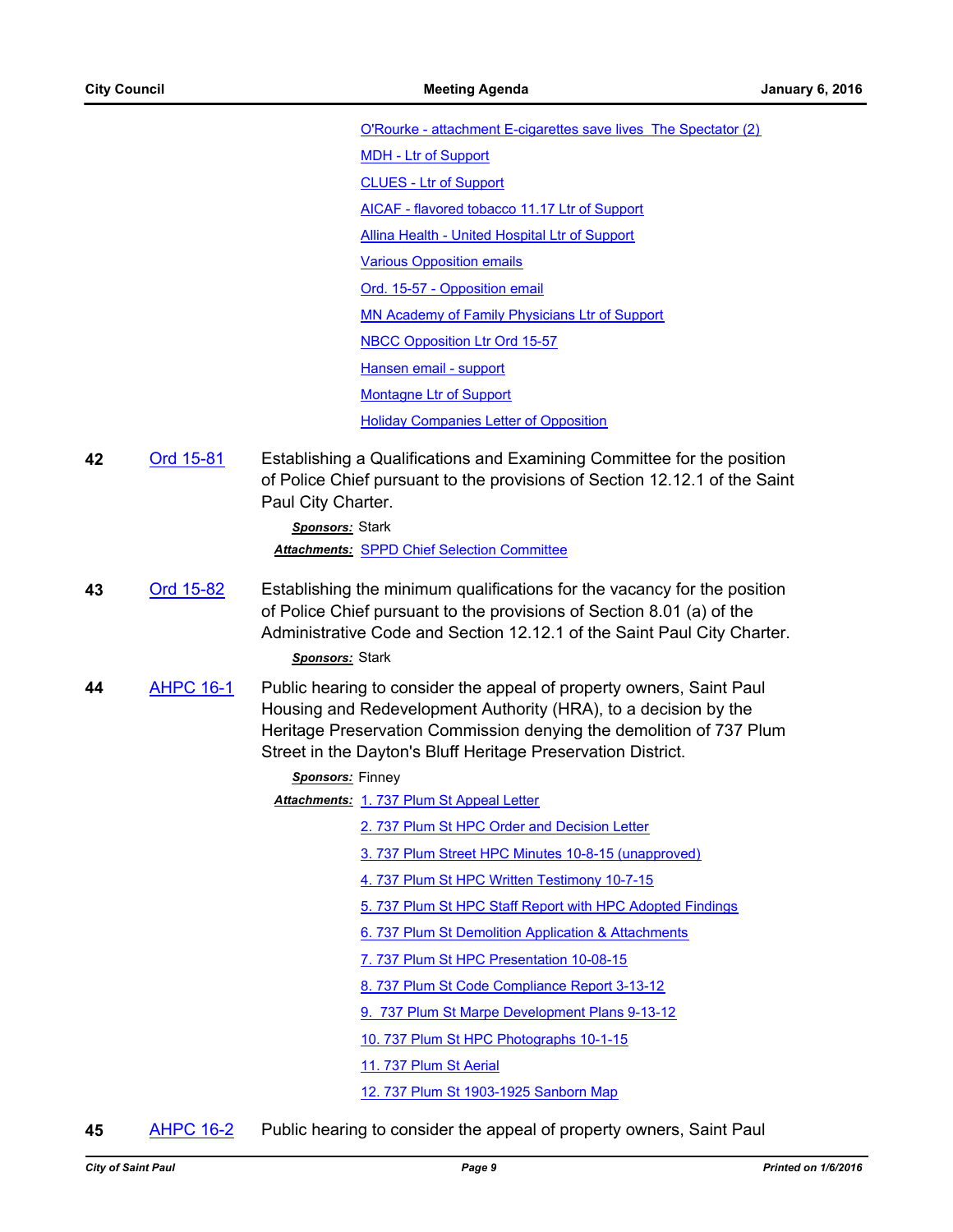Housing and Redevelopment Authority (HRA), to a decision by the Heritage Preservation Commission denying the demolition of 767 4th Street East in the Dayton's Bluff Heritage Preservation District.

*Sponsors:* Finney

- Attachments: 1.767 Fourth St E Appeal Letter
	- [2. 767 Fourth St E HPC Order and Decision Letter](http://StPaul.legistar.com/gateway.aspx?M=F&ID=ba2788f8-3822-4b78-8b94-cce0583d8d86.pdf)
	- [3. 767 Fourth St E HPC Minutes 10-8-15 \(unapproved\)](http://StPaul.legistar.com/gateway.aspx?M=F&ID=6e502d36-e09d-44f0-84c3-3e431174adb2.pdf)
	- [4. 767 Fourth St E Written Testimony 10-7-15](http://StPaul.legistar.com/gateway.aspx?M=F&ID=1d6b6cbe-cf72-4f42-849d-278d0ff656af.pdf)
	- [5. 767 Fourth St E HPC Staff Report with HPC Adopted Findings](http://StPaul.legistar.com/gateway.aspx?M=F&ID=8a94a833-d304-4986-bc89-d3b632547a0d.pdf)
	- [6. 767 Fourth St E Demolition Application & Attachments](http://StPaul.legistar.com/gateway.aspx?M=F&ID=c212c13c-95a5-4e2c-ae88-d99f17908f14.pdf)
	- [7. 767 Fourth Street HPC Presentation 10-08-15](http://StPaul.legistar.com/gateway.aspx?M=F&ID=ef8e8836-66e5-4abc-a63d-ecb9d718542a.pdf)
	- [8. 767 Fourth St E Code Compliance Report 1-3-06](http://StPaul.legistar.com/gateway.aspx?M=F&ID=146d14e6-74bb-4f01-b482-863ebfaa8ae0.pdf)
	- [9. 767 Fourth St E Marpe Development Plans 9-18-12](http://StPaul.legistar.com/gateway.aspx?M=F&ID=604e743e-6454-4a67-b48f-edbc287cf74b.pdf)
	- [10. 767 Fourth St E HPC Photographs 10-1-15](http://StPaul.legistar.com/gateway.aspx?M=F&ID=8553487e-220a-4777-ac8f-d24d58fa2c17.pdf)
	- [11. 767 Fourth St E Aerial Image](http://StPaul.legistar.com/gateway.aspx?M=F&ID=e3b8f919-750d-452a-9c85-2086041801cc.pdf)
	- [12. 767 Fourth St E 1903-1925 Sanborn Map](http://StPaul.legistar.com/gateway.aspx?M=F&ID=125d799a-1a46-4ab0-8180-a11629511935.pdf)
- **46** [AHPC 16-3](http://stpaul.legistar.com/gateway.aspx?m=l&id=/matter.aspx?key=20240) Public hearing to consider the appeal of property owners, Saint Paul Housing and Redevelopment Authority (HRA), to a decision by the Heritage Preservation Commission denying the demolition of 700 4th Street East in the Dayton's Bluff Heritage Preservation District.

## *Sponsors:* Finney

Attachments: 1.700 Fourth Street Appeal Letter

- [2. 700 Fourth Street HPC Order and Decision Letter](http://StPaul.legistar.com/gateway.aspx?M=F&ID=e52692f9-8f78-43f0-b1c5-fa7229afc51f.pdf)
- [3. 700 Fourth Street East Minutes 10-8-15 \(unapproved\)](http://StPaul.legistar.com/gateway.aspx?M=F&ID=c46ccdf0-cb9c-47ff-bd11-734be0c8c8fb.pdf)
- [4. 700 Fourth Street Written Testimony 10-7-15](http://StPaul.legistar.com/gateway.aspx?M=F&ID=9d0e3d22-cb28-4963-8349-652ab39435aa.pdf)
- [5. 700 Fourth Street East HPC Staff Report](http://StPaul.legistar.com/gateway.aspx?M=F&ID=4385d0de-50af-4304-a667-8e256a28be78.pdf)
- [6. 700 Fourth Street East Demolition Application & Attachments](http://StPaul.legistar.com/gateway.aspx?M=F&ID=28e5ff6b-449a-4984-8894-5bde59e6505b.pdf)
- [7. 700 Bates Ave HPC Presentation 10-08-15](http://StPaul.legistar.com/gateway.aspx?M=F&ID=697cf66c-cbc0-47ea-aef7-6ffa37e26e07.pdf)
- [8. 700 Fourth Street Code Compliance Report 1-22-09](http://StPaul.legistar.com/gateway.aspx?M=F&ID=23f76155-3d1b-4361-b690-654e33aff097.pdf)
- [9. 700 Fourth Street East Photographs 10-1-15](http://StPaul.legistar.com/gateway.aspx?M=F&ID=ee86de2a-4792-4299-9531-6249725c2c4f.pdf)
- [10. 700 Fourth Street East Aerial Image](http://StPaul.legistar.com/gateway.aspx?M=F&ID=180bda04-6c1a-4d43-9ceb-5b98f08f4f54.pdf)
- [11. 700 Fourth Street East 1903-1925 Sanborn Map](http://StPaul.legistar.com/gateway.aspx?M=F&ID=348baac8-1745-4a0f-af54-bd338edeb42f.pdf)
- **47** [AHPC 16-4](http://stpaul.legistar.com/gateway.aspx?m=l&id=/matter.aspx?key=20243) Public hearing to consider the appeal of property owners, Saint Paul Housing and Redevelopment Authority (HRA), to a decision by the Heritage Preservation Commission denying the demolition of 275 Bates Avenue in the Dayton's Bluff Heritage Preservation District.

*Sponsors:* Finney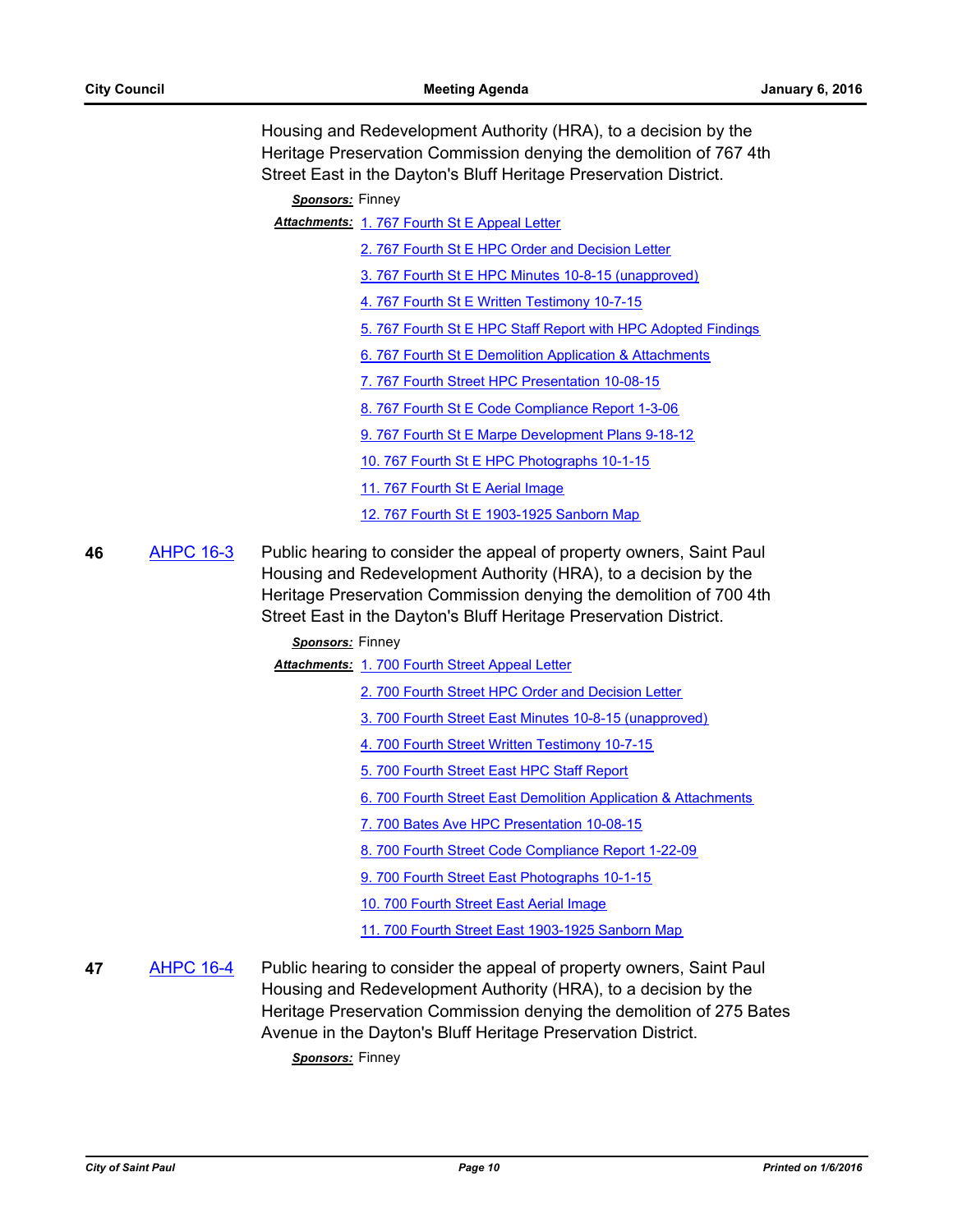Attachments: [1. 275 Bates Ave Appeal Letter](http://StPaul.legistar.com/gateway.aspx?M=F&ID=dcf5dc97-bff2-4f0e-abe4-c378ae2016a7.pdf)

[2. 275 Bates Ave HPC Order and Decision Letter](http://StPaul.legistar.com/gateway.aspx?M=F&ID=59b546c2-e180-432d-ad89-960410220959.pdf)

[3. 275 Bates Ave HPC Minutes 10-8-15 \(unapproved\)](http://StPaul.legistar.com/gateway.aspx?M=F&ID=e7ecf514-ff14-4e9a-a62b-ddcb645417f7.pdf)

[4. 275 Bates Ave Written Testimony 10-7-15](http://StPaul.legistar.com/gateway.aspx?M=F&ID=18beb5e9-d0df-400d-9ab4-4e2ea4f2d650.pdf)

[5. 275 Bates Ave HPC Staff Report with Adopted Findings](http://StPaul.legistar.com/gateway.aspx?M=F&ID=2ac1eb7f-9433-4ac5-a0ab-f34031f7d6fc.pdf)

[6. 275 Bates Ave Demolition Application & Attachments](http://StPaul.legistar.com/gateway.aspx?M=F&ID=411d3632-c0b9-4584-b6cf-7855f207b9be.pdf)

[7. 275 Bates Ave HPC Presentation 10-08-15](http://StPaul.legistar.com/gateway.aspx?M=F&ID=8253b732-f1bc-4ca6-9604-5699ee4dc9ea.pdf)

[8. 275 Bates Ave Code Compliance Report 8-4-09](http://StPaul.legistar.com/gateway.aspx?M=F&ID=ad8c4d94-309a-4a22-891a-b03ed0246b2e.pdf)

[9. 275 Bates Ave Photographs 10-1-15](http://StPaul.legistar.com/gateway.aspx?M=F&ID=27fedad1-f403-41f5-8063-a159ffa357ca.pdf)

[10. 275 Bates Ave Aerial Image](http://StPaul.legistar.com/gateway.aspx?M=F&ID=0c70d6d2-8e96-424c-a9b9-7172faf2b34e.pdf)

[11. 275 Bates Ave 1903-1925 Sanborn Map](http://StPaul.legistar.com/gateway.aspx?M=F&ID=95266e24-a5a6-4854-8954-86be3b67e41c.pdf)

# **LEGISLATIVE HEARING CONSENT AGENDA**

**Note: Items listed under the Consent Agenda will receive a combined public hearing and be enacted by one motion with no separate discussion. Items may be removed from the Consent Agenda for a separate public hearing and discussion if desired.**

| <b>RLH TA</b><br>15-456     | Ratifying the Appealed Special Tax Assessment for Property at 1677<br>ABELL STREET (File No. J1601A, Assessment No. 168500)                                                |
|-----------------------------|----------------------------------------------------------------------------------------------------------------------------------------------------------------------------|
|                             | Sponsors: Brendmoen                                                                                                                                                        |
|                             | Attachments: 1677 Abell St.Summary Abatement Order.6-17-15                                                                                                                 |
|                             | 1677 Abell St. Photos. 6-23-15                                                                                                                                             |
| <b>RLH TA</b><br>15-484     | Deleting the Appealed Special Tax Assessment for Property at 1412<br>ARCADE STREET (Assessment Roll under 1408 ARCADE STREET)<br>(File No. J1601P, Assessment No. 168400). |
|                             | <b>Sponsors: Bostrom</b>                                                                                                                                                   |
|                             | Attachments: 1412 Arcade St. Graffiti Letter. 6-5-15                                                                                                                       |
|                             | 1412 Arcade St. Photos. 6-16-15                                                                                                                                            |
| <b>RLH TA</b>               | Ratifying the Appealed Special Tax Assessment for Property at 475                                                                                                          |
| 15-487                      | BEAUMONT STREET (File No. J1602A, Assessment No. 168501).                                                                                                                  |
|                             | Sponsors: Brendmoen                                                                                                                                                        |
|                             | Attachments: 475 Beaumont St.TG&W Letter 7-21-15                                                                                                                           |
|                             | 475 Beaumont St. Photos. 7-27-15                                                                                                                                           |
| <b>RLH TA</b><br>15-462     | Ratifying the Appealed Special Tax Assessment for Property at 1170<br>BEECH STREET (File No. J1601A, Assessment No. 168500).                                               |
|                             | Sponsors: Finney                                                                                                                                                           |
|                             | Attachments: 1170 Beech St.SAO.6-9-15                                                                                                                                      |
|                             | 1170 Beech St. Photo. 6-16-15                                                                                                                                              |
| <b>RLH SAO</b><br>$15 - 78$ | Appeal of Kanongyang Vue to a Summary and Vehicle Abatement<br>Order at 948 BRADLEY STREET.                                                                                |
|                             | Sponsors: Brendmoen                                                                                                                                                        |
|                             |                                                                                                                                                                            |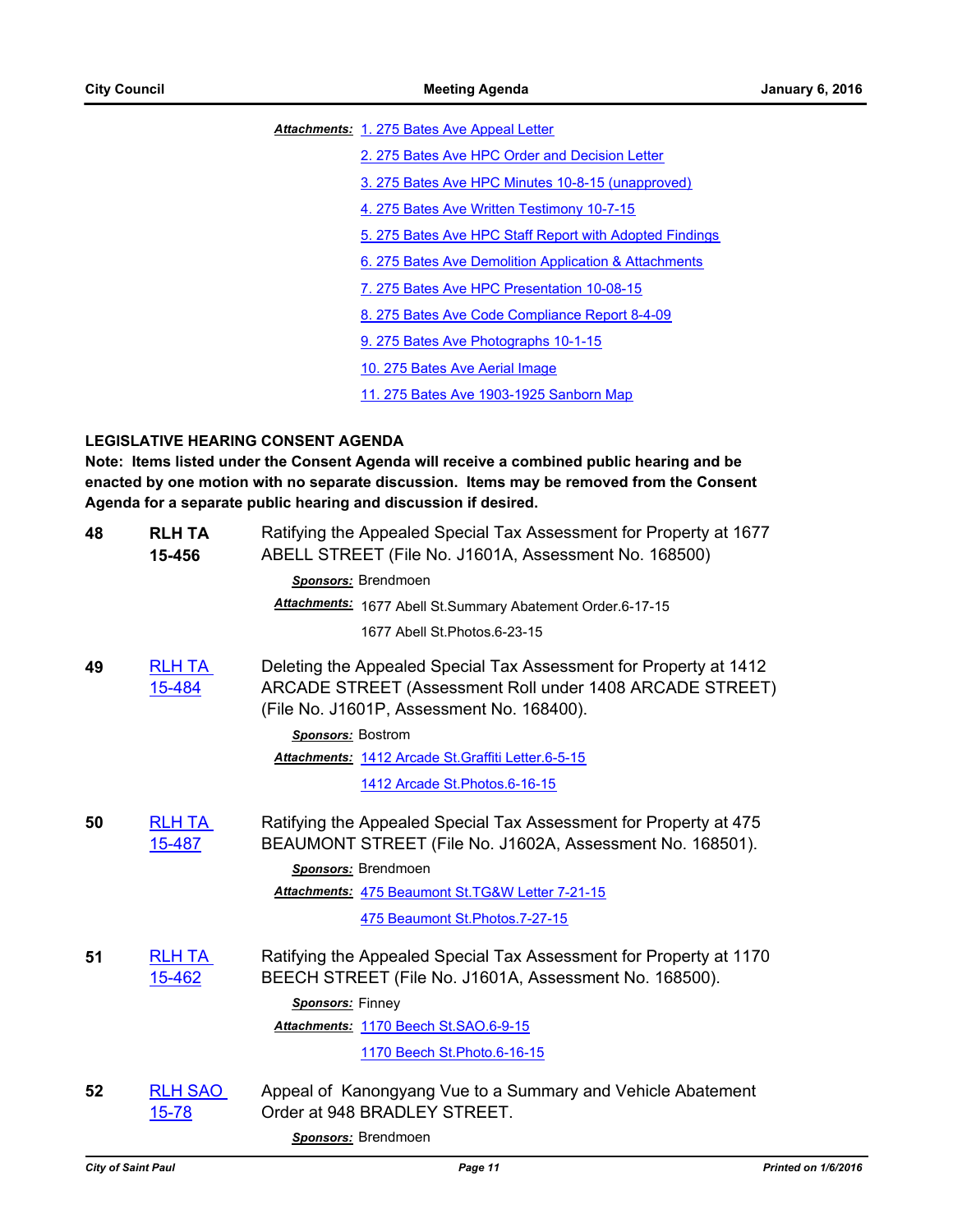|    |                                | Attachments: 948 Bradley Street Appeal 11-6-15                                                                                 |
|----|--------------------------------|--------------------------------------------------------------------------------------------------------------------------------|
|    |                                | 948 Bradley St. Photos. 11-2-15                                                                                                |
|    |                                | 948 Bradley St. Vue Ltr. 11-19-15                                                                                              |
|    |                                | 948 Bradley St. Medical Letter. 12-7-15                                                                                        |
|    |                                | 948 Bradley St. Vue Ltr. 12-16-15                                                                                              |
|    |                                | 948 Bradley St. Vue Letter. 1-6-16                                                                                             |
| 53 | <b>RLH TA</b><br><u>15-457</u> | Ratifying the Appealed Special Tax Assessment for Property at 1173<br>BRADLEY STREET (File No. J1601A, Assessment No. 168500). |
|    |                                | Sponsors: Brendmoen                                                                                                            |
|    |                                | Attachments: 1173 Bradley St.TGW Ltr.6-11-15                                                                                   |
| 54 | <b>RLH TA</b><br>15-439        | Deleting the Appealed Special Tax Assessment for Property at 1474<br>BROMPTON STREET. (File No. VB1601, Assessment No. 168800) |
|    |                                | Sponsors: Stark                                                                                                                |
| 55 | <b>RLH TA</b><br>15-485        | Deleting the Appealed Special Tax Assessment for Property at 923<br>BURR STREET (File No. J1601B, Assessment No. 168100).      |
|    |                                | Sponsors: Brendmoen                                                                                                            |
|    |                                | Attachments: 923 Burr St. Service Invoice. 6-18-15                                                                             |
| 56 | RLH FCO<br>15-330              | Appeal of Choua Lee to a Re-Inspection Fire Certificate of Occupancy<br>With Deficiencies at 1151 BUSH AVENUE.                 |
|    |                                | Sponsors: Bostrom                                                                                                              |
|    |                                | Attachments: 1151 Bush Avenue Appeal 11-25-15                                                                                  |
|    |                                | 1151 Bush Ave. Photos #1.11-30-15                                                                                              |
|    |                                | 1151 Bush Ave. Photos #2.11-30-15                                                                                              |
|    |                                | 1151 Bush Ave. Photos #3.11-30-15                                                                                              |
|    |                                | 1151 Bush Ave. Photos #4.11-30-15                                                                                              |
|    |                                | 1151 Bush Ave. Photos #5.11-30-15                                                                                              |
|    |                                | 1151 Bush Ave.Lee Ltr.12-3-15                                                                                                  |
| 57 | <b>RLH TA</b><br>15-442        | Ratifying the Appealed Special Tax Assessment for Property at 1737<br>BUSH AVENUE (File No. J1601E, Assessment No. 168300).    |
|    |                                | Sponsors: Finney                                                                                                               |
|    |                                | Attachments: 1737 Bush Ave.EC Bill 5-19-15                                                                                     |
|    |                                | 1737 Bush Ave. Correction Notice 11-6-14                                                                                       |
|    |                                | 1737 Bush Ave. Photo 5-19-15                                                                                                   |
| 58 | <b>RLH TA</b><br>15-483        | Ratifying the Appealed Special Tax Assessment for Property at 870<br>CASE AVENUE (File No. J1601A, Assessment No. 168500).     |
|    |                                | Sponsors: Bostrom                                                                                                              |
|    |                                | Attachments: 870 Case Ave.Summary Abatement Order.6-11-15                                                                      |
|    |                                | 870 Case Ave. Photos. 6-17-15                                                                                                  |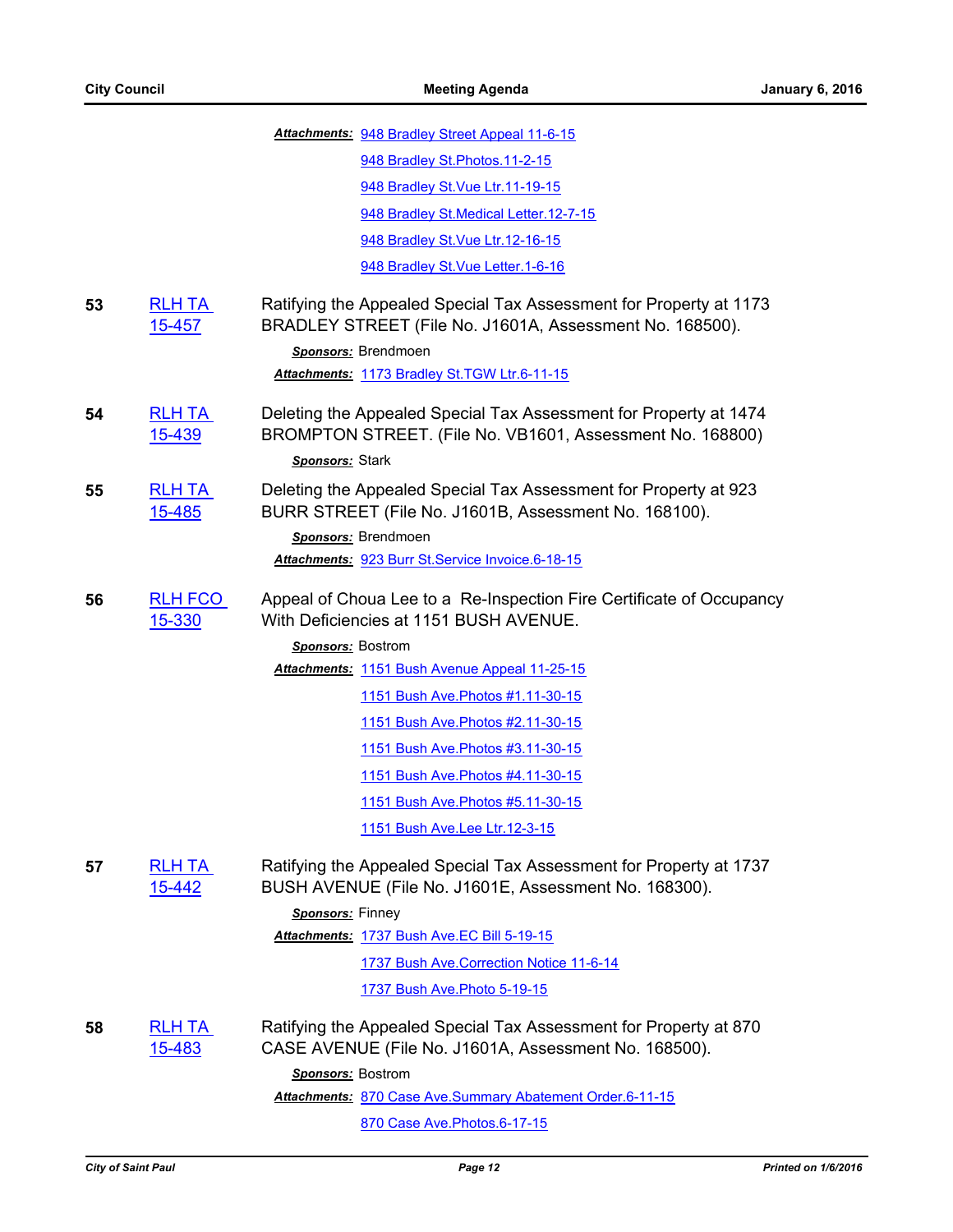| 59 | <b>RLH TA</b><br>15-502        | Ratifying the Appealed Special Tax Assessment for Property at 2076<br>CASE AVENUE (File No. J1602A, Assessment No. 168501).                                                                                                 |
|----|--------------------------------|-----------------------------------------------------------------------------------------------------------------------------------------------------------------------------------------------------------------------------|
|    |                                | <b>Sponsors:</b> Bostrom                                                                                                                                                                                                    |
|    |                                | Attachments: 2076 Case Ave.SA 7-1-15                                                                                                                                                                                        |
|    |                                | 2076 Case Ave. Photo 7-6-15                                                                                                                                                                                                 |
| 60 | <b>RLH TA</b><br><u>15-473</u> | Deleting the Appealed Special Tax Assessment for Property at 183<br>CESAR CHAVEZ STREET (File No. J1601P; Assessment No. 168400).<br>Sponsors: Thune<br>Attachments: 187 Cesar Chavez St.#1 Graffiti Letter 6-5-15          |
|    |                                | 187 Cesar Chavez St.#2 Graffiti Letter 6-5-15                                                                                                                                                                               |
| 61 | <b>RLH TA</b><br>15-500        | Deleting the Appealed Special Tax Assessment for Property at 722<br>CHARLES AVENUE (File No. VB1601, Assessment No. 168800).<br>Sponsors: Thao                                                                              |
| 62 | <b>RLH TA</b><br><u>15-443</u> | Ratifying the Appealed Special Tax Assessment for Property at 88<br>CLEVELAND AVENUE NORTH (File No. J1601A, Assessment No.<br>168500).                                                                                     |
|    |                                | Sponsors: Stark                                                                                                                                                                                                             |
|    |                                | Attachments: 88 Cleveland Ave N.SA 6-18-15                                                                                                                                                                                  |
|    |                                | 88 Cleveland Ave. Photos. 6-22-15                                                                                                                                                                                           |
| 63 | <b>RLH FCO</b><br>15-329       | Appeal of Paul C. Mix to a Fire Inspection Correction Notice at 2072-74<br><b>COMO AVENUE.</b>                                                                                                                              |
|    |                                | Sponsors: Stark                                                                                                                                                                                                             |
|    |                                | Attachments: 2072-74 Como Avenue Appeal 11-24-15                                                                                                                                                                            |
|    |                                | 2072-74 Como Ave. Photos. 12-1-15                                                                                                                                                                                           |
|    |                                | 2072-74 Como Ave. Mix Ltr. 12-3-15                                                                                                                                                                                          |
| 64 | <b>RLH TA</b><br><u>15-519</u> | Deleting the Appealed Special Tax Assessment for Property at 963<br>CONWAY STREET (File No. J1601B, Assessment No. 168100).                                                                                                 |
|    |                                | Sponsors: Finney                                                                                                                                                                                                            |
|    |                                | Attachments: 963 Conway St. Respro Invoice. 6-15-15                                                                                                                                                                         |
|    |                                | 963 Conway St. Boarding Up Letter. 6-19-15                                                                                                                                                                                  |
|    |                                | 963 Conway St.Dodd Ltr.10-19-15                                                                                                                                                                                             |
|    |                                | 963 Conway Ave. Police Report. 6-11-15                                                                                                                                                                                      |
| 65 | <b>RLH TA</b><br>15-438        | Deleting the Appealed Special Tax Assessment for Property at 910<br>COTTAGE AVENUE EAST. (File No. J1601E, Assessment No. 168300)                                                                                           |
|    |                                | Sponsors: Bostrom                                                                                                                                                                                                           |
| 66 | <b>RLH RR</b><br>$15 - 41$     | Ordering the razing and removal of the structures at 421 CURTICE<br>STREET WEST within fifteen (15) days after the November 18, 2015,<br>City Council Public Hearing. (To continue the Public Hearing to January<br>6, 2016 |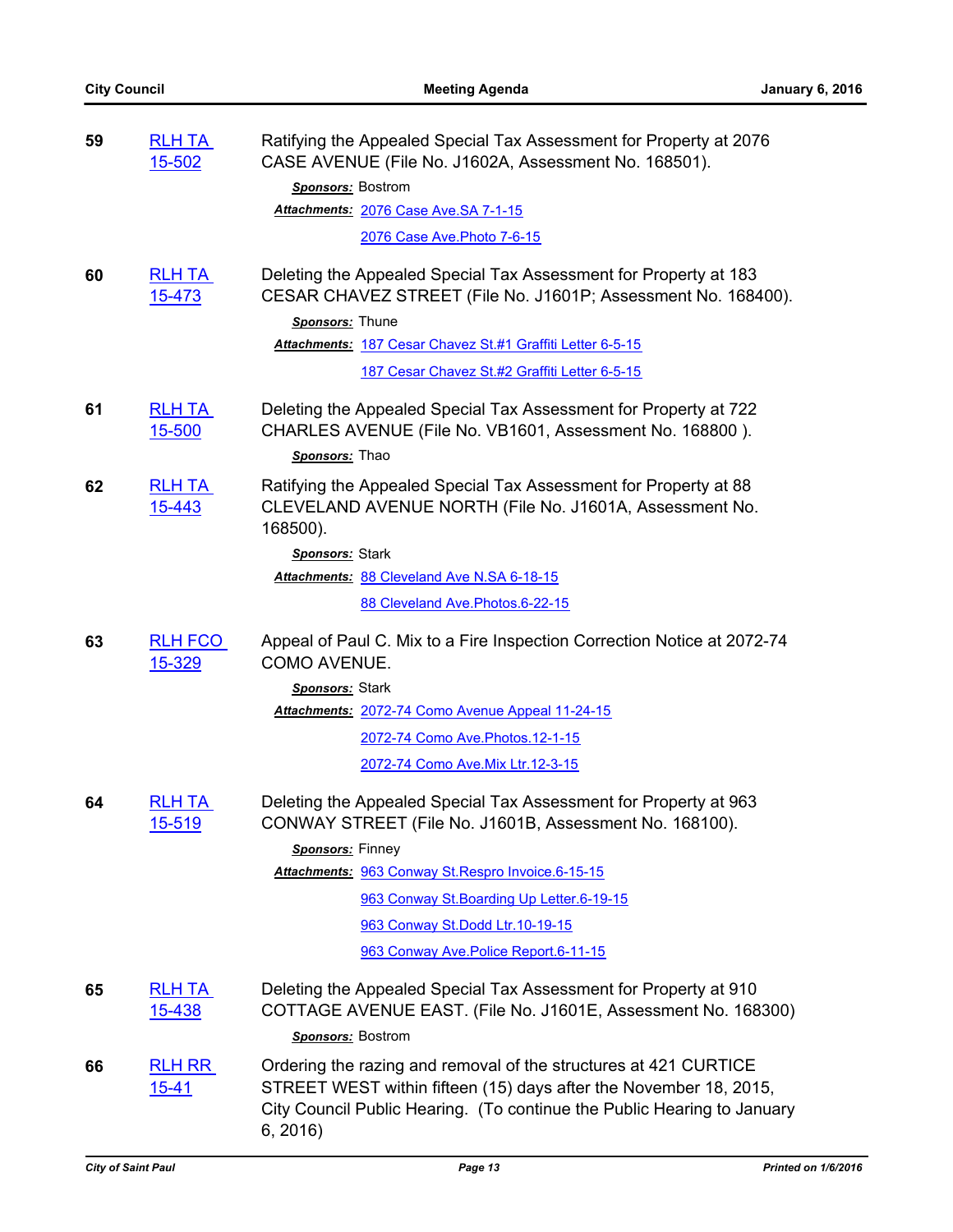*Sponsors:* Thune

Attachments: [421 Curtice St W.OTA 8-20-15](http://StPaul.legistar.com/gateway.aspx?M=F&ID=e87f13ae-63cd-4b54-b1bd-124558f0278e.pdf)

[421 Curtice St W.PH 9-25-15](http://StPaul.legistar.com/gateway.aspx?M=F&ID=50253156-ce35-4e8b-890e-1935a043b4cb.pdf)

[421 Curtice St W.Photos 12-19-12](http://StPaul.legistar.com/gateway.aspx?M=F&ID=d2ce53a3-1bf6-4653-a6ff-05c98bb06345.pdf)

[421 Curtice St W.SHPO Form 8-28-15](http://StPaul.legistar.com/gateway.aspx?M=F&ID=9823a812-77b7-4405-9b50-f9f683fe6bb9.pdf)

[421 Curtice St W.Photos #1.8-13-15](http://StPaul.legistar.com/gateway.aspx?M=F&ID=f4f6c7f3-f912-4cd4-ba54-acb67dab13c1.pdf)

[421 Curtice St W.Photos #2.8-13-15](http://StPaul.legistar.com/gateway.aspx?M=F&ID=b4c06292-77d6-4a9b-81ba-808f3b1c0f1d.pdf)

[421 Curtice St W.Photos #3.8-13-15](http://StPaul.legistar.com/gateway.aspx?M=F&ID=3e0c5d29-53df-4e78-889e-0310c732a8e6.pdf)

[421 Curtice St W.Photos #4.8-13-15](http://StPaul.legistar.com/gateway.aspx?M=F&ID=efb1135b-c4c4-4080-abe3-b03be96ef1fb.pdf)

[421 Curtice St W.Photo.5-20-15](http://StPaul.legistar.com/gateway.aspx?M=F&ID=68c334f2-36e5-42ea-a8f3-78121cb31982.pdf)

[421 Curtice St W.Photo.4-27-15](http://StPaul.legistar.com/gateway.aspx?M=F&ID=a4638fcb-4138-462e-b9e8-00f39b74c9d9.pdf)

[421 Curtice St W.Photo.2-27-15](http://StPaul.legistar.com/gateway.aspx?M=F&ID=6f61a65b-5093-4862-951e-d0d0c0b0d942.pdf)

[421 Curtice St W.Photo.7-23-13](http://StPaul.legistar.com/gateway.aspx?M=F&ID=5f7f9c3c-1aef-4d65-a0dc-2362e35b9003.pdf)

[421 Curtice St W.Photo.12-19-12](http://StPaul.legistar.com/gateway.aspx?M=F&ID=23e83adc-f95d-4ec7-a6b5-a286f618a714.pdf)

[421 Curtice St W.HPC Materials.10-27-15](http://StPaul.legistar.com/gateway.aspx?M=F&ID=3af694a8-8640-4f4a-b3b5-f9bda3cb52e6.pdf)

[421 Curtice St W.FTA R-R Ltr.10-28-15](http://StPaul.legistar.com/gateway.aspx?M=F&ID=14856094-c0d1-4b6a-a21c-5e16a33982e1.doc)

[421 Curtice St W.Chain emails.11-18-15](http://StPaul.legistar.com/gateway.aspx?M=F&ID=224ca404-96c7-4125-b80b-c4c5771eb044.pdf)

[421 Curtice St W.Chain emails and Bid Est.11-18-15](http://StPaul.legistar.com/gateway.aspx?M=F&ID=47ada887-3680-403f-a819-5c1bd413e1da.pdf)

[421 Curtice St W.Chain emails and Receipt.11-18-15](http://StPaul.legistar.com/gateway.aspx?M=F&ID=102c1f55-c25b-4dc4-979b-5a3b018ebcc9.pdf)

[421 Curtice St W.Schleisman R-R Ltr.11-30-15](http://StPaul.legistar.com/gateway.aspx?M=F&ID=ea7b215b-9334-427a-b330-ebb79e6034d4.doc)

[421 Curtice St W.Schleisman R-R Ltr.12-9-15](http://StPaul.legistar.com/gateway.aspx?M=F&ID=61a83eb5-45ae-4b49-b406-7600df9d85ea.doc)

| 67 | <b>RLH TA</b><br>15-604 | Ratifying the Appealed Special Tax Assessment for Property at 605<br>DALE STREET NORTH (File No. VB1601, Assessment No. 16880).                      |
|----|-------------------------|------------------------------------------------------------------------------------------------------------------------------------------------------|
|    |                         | Sponsors: Thao                                                                                                                                       |
|    |                         | Attachments: 605 Dale St N.Moermond email.11-20-15                                                                                                   |
| 68 | <b>RLH TA</b><br>15-486 | Deleting the Appealed Special Tax Assessment for Property at 915<br>DAYTON AVENUE (File No. J1602G, Assessment No. 168701).<br><b>Sponsors:</b> Thao |
| 69 | <b>RLH TA</b><br>15-452 | Ratifying the Appealed Special Tax Assessment for Property at 655<br>ELFELT STREET (File No. J1601A, Assessment No. 168500).                         |
|    |                         | Sponsors: Thao                                                                                                                                       |
|    |                         | Attachments: 655 Elfelt St.TGW Letter.6-11-15                                                                                                        |
|    |                         | 655 Elfelt St. Photos. 6-18-15                                                                                                                       |
| 70 | RLH TA                  | Ratifying the Appealed Special Tax Assessment for Property at 668                                                                                    |

15-461 FOURTH STREET EAST (File No. J1601E, Assessment No. 168300).

*Sponsors:* Finney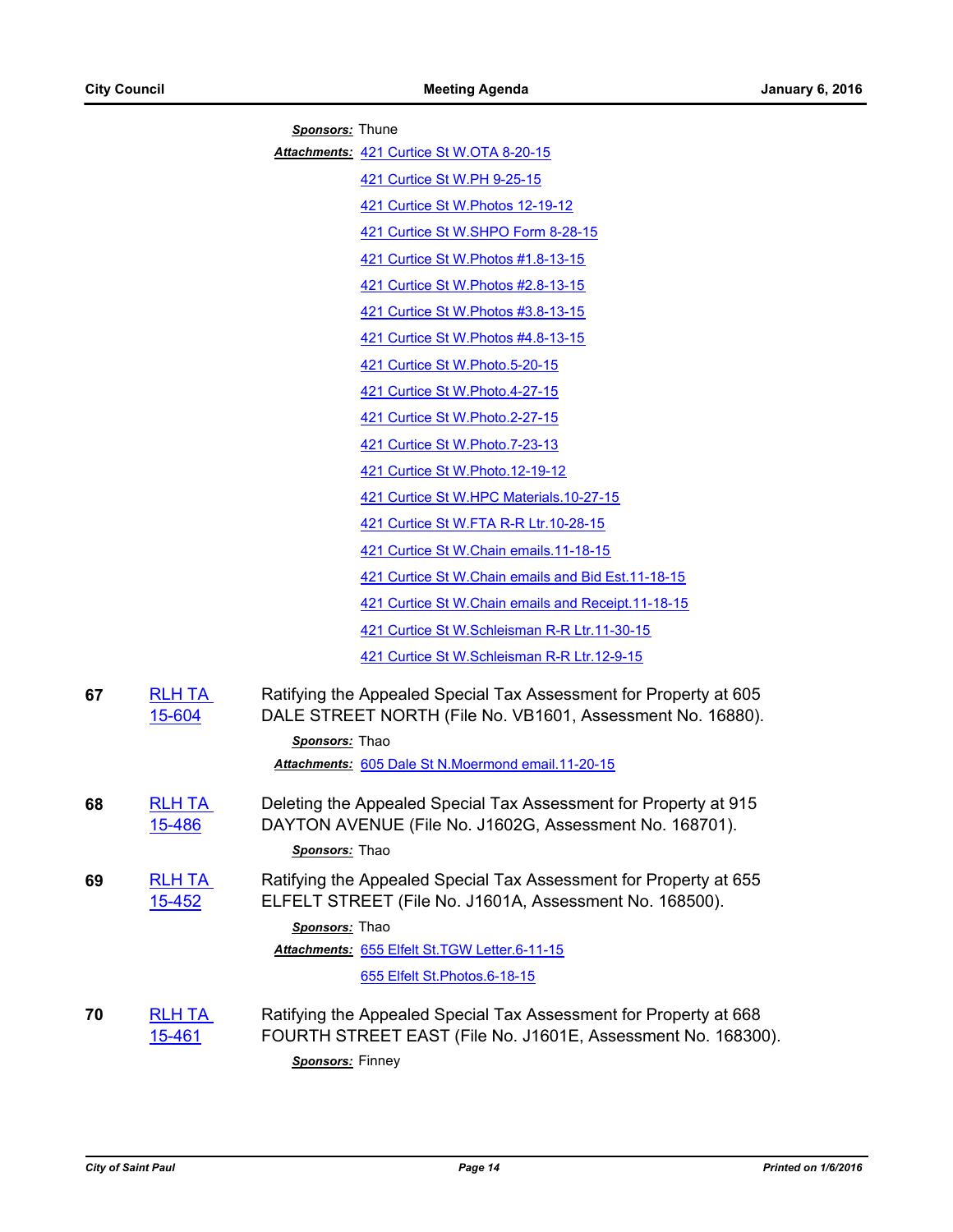Attachments: [668 Fourth St E.EC Ltr.4-2-15](http://StPaul.legistar.com/gateway.aspx?M=F&ID=ca04eb29-7633-4a39-be4b-eb0760257c85.pdf) [668 Fourth St E.SAO.4-2-15](http://StPaul.legistar.com/gateway.aspx?M=F&ID=f95b9701-c83a-42dd-a0aa-a9ac102901ee.pdf) [668 Fourth St E.Photos.4-2-15](http://StPaul.legistar.com/gateway.aspx?M=F&ID=e20fc87b-4c12-4c77-8ff3-f7d4a8230b0f.pdf) [668 Fourth St E.Email.10-7-15](http://StPaul.legistar.com/gateway.aspx?M=F&ID=c1905ca8-d328-4e12-805e-b0714db0e0b4.pdf) [668 Fourth St.Smith Email.10-30-15](http://StPaul.legistar.com/gateway.aspx?M=F&ID=d4555592-1c59-4e8a-aca5-a7cdd46de5e5.pdf)

**71** [RLH TA](http://stpaul.legistar.com/gateway.aspx?m=l&id=/matter.aspx?key=19825)  15-481 Ratifying the Appealed Special Tax Assessment for Property at 668 FOURTH STREET EAST (File No. J1508E, Assessment No. 158310). (Legislative hearing October 6)

*Sponsors:* Finney

[668 Fourth St E.Summary Abatement Order.4-2-15](http://StPaul.legistar.com/gateway.aspx?M=F&ID=c2e7c001-f390-4774-9d2e-2ceff683e737.pdf) *Attachments:*

[668 Fourth St E.EC Letter and Bill.4-2-15](http://StPaul.legistar.com/gateway.aspx?M=F&ID=7eabee10-bb07-4a26-b076-2992dfc2f310.pdf)

[668 Fourth St E.Photos.4-2-15](http://StPaul.legistar.com/gateway.aspx?M=F&ID=cc186c6d-b5ce-49d5-996c-cf63a3be940e.pdf)

[668 Fourth St.Smith Email.10-30-15](http://StPaul.legistar.com/gateway.aspx?M=F&ID=9841bf25-da69-4e73-a93e-b1d36a586165.pdf)

**72** [RLH RR](http://stpaul.legistar.com/gateway.aspx?m=l&id=/matter.aspx?key=18442)  15-13 Ordering the razing and removal of the structures at 870 FULLER AVENUE within fifteen (15) days after the June 3, 2015, City Council Public Hearing. (To be referred back to Legislative Hearing on January 26)

*Sponsors:* Thao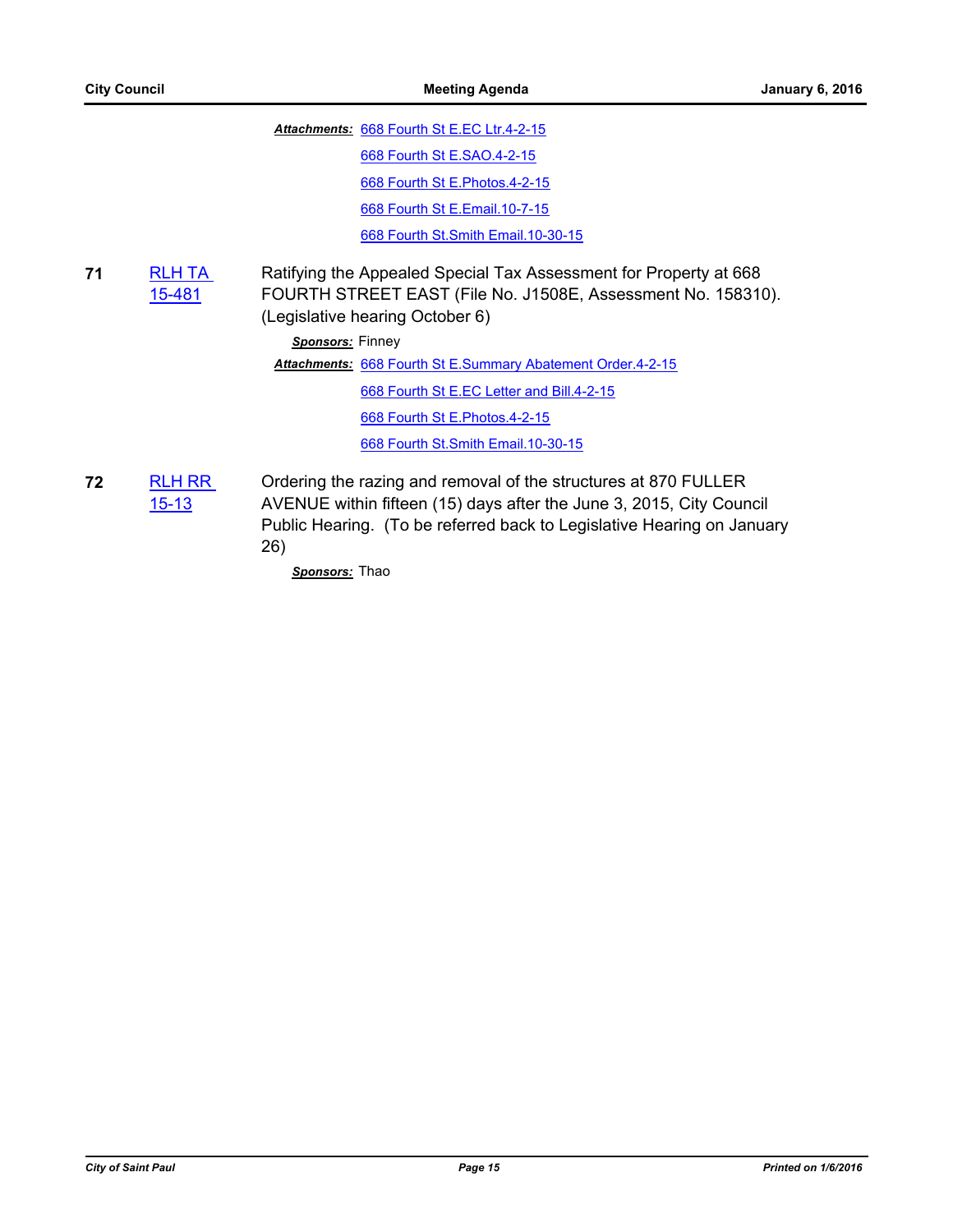[870 Fuller Ave.OTA 3-6-15](http://StPaul.legistar.com/gateway.aspx?M=F&ID=6d3e7ef2-2c1e-4c07-a6dd-1455779f2d89.pdf) *Attachments:*

[870 Fuller Ave.PH 4-10-15](http://StPaul.legistar.com/gateway.aspx?M=F&ID=ab616e82-df14-4f85-bdc7-d859591ad6af.pdf)

[870 Fuller Ave.Photo.6-20-14](http://StPaul.legistar.com/gateway.aspx?M=F&ID=fcd41e52-797f-4160-82b1-34936ca26512.pdf)

[870 Fuller Ave.Photo Doc 1.3-6-15](http://StPaul.legistar.com/gateway.aspx?M=F&ID=c527d861-4c82-4cfd-b2d0-d1429f82d1cf.pdf)

[870 Fuller Ave.Photo Doc 2.3-5-15](http://StPaul.legistar.com/gateway.aspx?M=F&ID=e057cc57-800c-4b9d-95b8-3be64554266a.pdf)

[870 Fuller Ave.Photo Doc 3.3-5-15](http://StPaul.legistar.com/gateway.aspx?M=F&ID=0abec3b1-274f-4355-9b0e-9be39fa3a992.pdf)

[870 Fuller Ave.SHPO Form 4-16-15](http://StPaul.legistar.com/gateway.aspx?M=F&ID=02b3257e-fe34-4962-9f21-586c0f97b30a.pdf)

[870 Fuller Ave.Email.4-20-15](http://StPaul.legistar.com/gateway.aspx?M=F&ID=4f4afa32-b491-44f8-adb0-22a01422c04f.pdf)

[870 Fuller Ave.email updating PO contact info](http://StPaul.legistar.com/gateway.aspx?M=F&ID=495531aa-a9f7-40a9-88a4-822314798909.pdf)

[870 Fuller Ave.Historic Sites Survey](http://StPaul.legistar.com/gateway.aspx?M=F&ID=bc293fb8-4246-49c7-bf37-e99c9dad6e4b.pdf)

[870 Fuller Ave.Smith Ltr.5-14-15](http://StPaul.legistar.com/gateway.aspx?M=F&ID=415f2938-1d65-4e94-a662-b6b935bf6e75.pdf)

[870 Fuller Ave.Chain Emails.5-29-15](http://StPaul.legistar.com/gateway.aspx?M=F&ID=11884330-2cad-4ffb-8f66-ecb05bb4141a.pdf)

[870 Fuller Ave.Barnett Email.6-10-15](http://StPaul.legistar.com/gateway.aspx?M=F&ID=18313457-a60a-4fb8-955c-864dbc2c1603.pdf)

[870 Fuller Ave.Vang-Barnett Email.6-11-15](http://StPaul.legistar.com/gateway.aspx?M=F&ID=d3af05a7-168a-491c-8d24-d7bc64548a42.pdf)

[870 Fuller Ave.Barnett-Vang Chain Email.6-11-15](http://StPaul.legistar.com/gateway.aspx?M=F&ID=e2f7970b-179e-4f62-886a-6b197a5ddf41.pdf)

[870 Fuller.Code Compliance Inspection Report.6-22-15](http://StPaul.legistar.com/gateway.aspx?M=F&ID=823989fc-8e9a-4f31-8064-04a57feba5b2.pdf)

[870 Fuller Ave.Photos.6-20-14](http://StPaul.legistar.com/gateway.aspx?M=F&ID=77a90dd3-5c51-4432-b94c-b1840d7abb7f.pdf)

[870 Fuller Ave.Smith Ltr.6-24-15](http://StPaul.legistar.com/gateway.aspx?M=F&ID=f884eb30-e5a5-4354-be4f-a9f0529c660e.doc)

[870 Fuller Ave.Title Report.7-14-15](http://StPaul.legistar.com/gateway.aspx?M=F&ID=3cf71de1-bf93-43e8-bc50-9281a56960b0.pdf)

[870 Fuller.Barnett-Finzell Email Chain.7-10-15](http://StPaul.legistar.com/gateway.aspx?M=F&ID=20d545c8-35f8-40ba-8e12-67340f85dfc2.pdf)

[870 Fuller Ave.Barnett Ltr.7-15-15](http://StPaul.legistar.com/gateway.aspx?M=F&ID=7c5a8d38-d3eb-4968-9498-bde3ccd9f7fd.doc)

[870 Fuller Ave.Satisfaction of Mortgage.Western Bank](http://StPaul.legistar.com/gateway.aspx?M=F&ID=3ad8eea7-a4f0-4bf1-a28c-fcf1e47f6016.pdf)

[870 Fuller Ave.Smith Ltr.7-29-15](http://StPaul.legistar.com/gateway.aspx?M=F&ID=53b245fa-0613-4640-af1e-4ef2b068869e.doc)

[870 Fuller Ave.Smith Ltr.9-24-15](http://StPaul.legistar.com/gateway.aspx?M=F&ID=58a95b0e-6beb-4733-94bd-0b4fe5d5f592.doc)

[870 Fuller Ave.Chain emails.10-2-15](http://StPaul.legistar.com/gateway.aspx?M=F&ID=9cda30d1-ad5c-4ba9-9061-563c466b43e9.pdf)

[870 Fuller Ave.Barnett R-R Ltr.10-28-15](http://StPaul.legistar.com/gateway.aspx?M=F&ID=f3ecb54a-11e4-4707-b140-8bebd2d0fd6b.doc)

[870 Fuller Ave.Barnett Email.11-9-15](http://StPaul.legistar.com/gateway.aspx?M=F&ID=f6cdacf7-7a91-4dff-8fd4-0aab557418b3.pdf)

[870 Fuller Ave.Barnett R-R Ltr.11-12-15](http://StPaul.legistar.com/gateway.aspx?M=F&ID=6fe571d4-c25c-4c5c-9ba2-de4d4f7c0a89.doc)

870 Fuller Ave. Barnett R-R Ltr. 12-10-15

[870 Fuller Ave.Lindquist Ltr & Work Plan.12-18-15](http://StPaul.legistar.com/gateway.aspx?M=F&ID=356aaf36-d685-4a4d-b0b7-bcd68a4a05ab.pdf)

**73** [RLH FCO](http://stpaul.legistar.com/gateway.aspx?m=l&id=/matter.aspx?key=20349)  15-328

Appeal of Jeremy Edwards to a Re-Inspection Fire Certificate of Occupancy With Deficiencies at 1700 AKA (1702) GRAND AVENUE.

# *Sponsors:* Tolbert

Attachments: [1700 \(1702\) Grand Avenue Appeal 11-24-15](http://StPaul.legistar.com/gateway.aspx?M=F&ID=d956420c-0cf2-4ae3-bbbd-e2e5a5eb3235.pdf)

[1700-1702 Grand Ave.Photos.10-5-15](http://StPaul.legistar.com/gateway.aspx?M=F&ID=112151db-4595-4123-9454-5efeb5ed62e4.pdf)

[1700 Grand Ave.Owner Photos.12-1-15](http://StPaul.legistar.com/gateway.aspx?M=F&ID=bac926c9-d4ae-44b0-a8da-aa63ebdcc47b.pdf)

[1700 Grand Ave.Edwards Ltr.12-3-15](http://StPaul.legistar.com/gateway.aspx?M=F&ID=da6fbd0d-4cfc-4f46-828c-f739775c76e5.doc)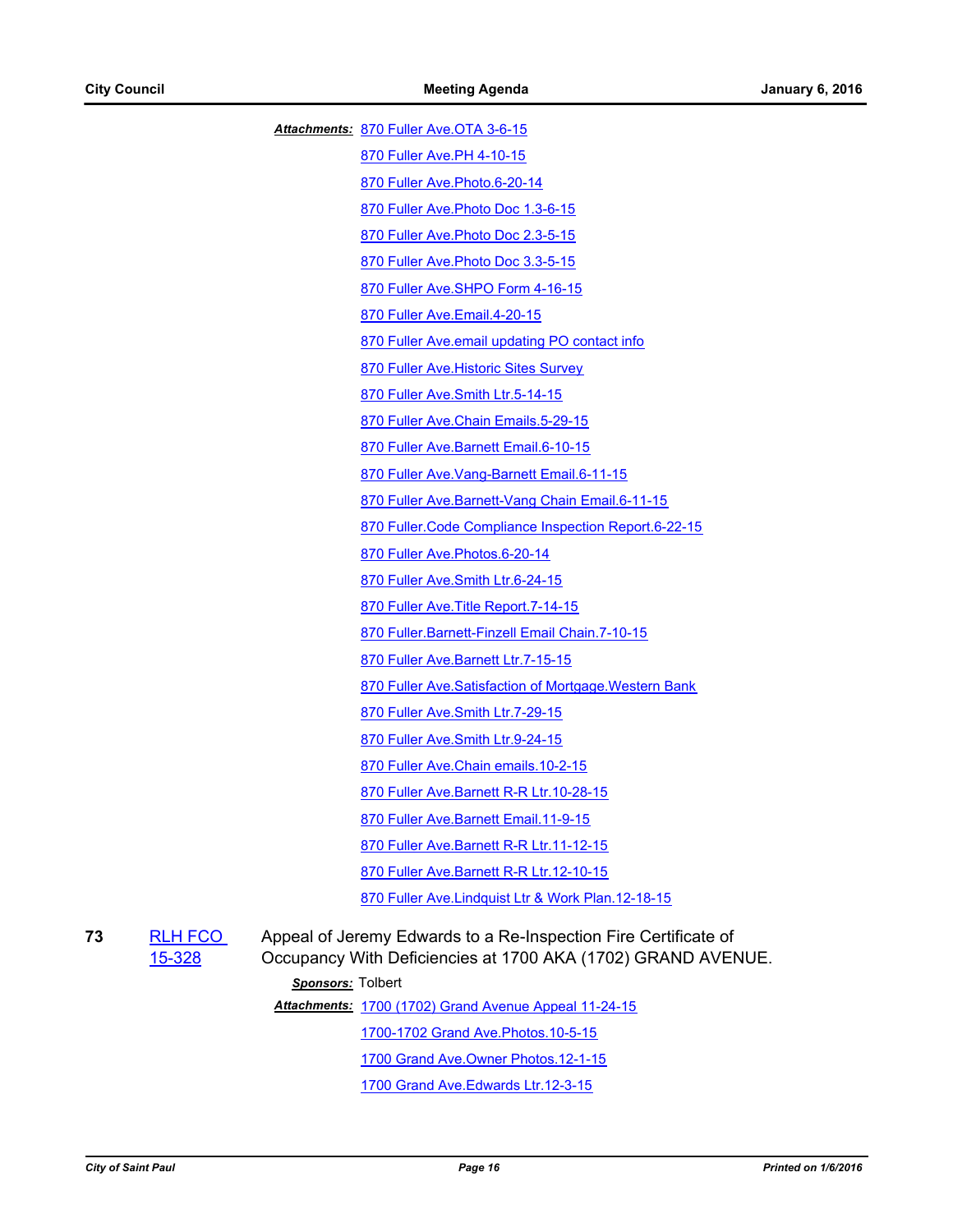| 74 | <b>RLH TA</b><br>15-440    | Ratifying the Appealed Special Tax Assessment for Property at 992<br>HATCH AVENUE. (File No. VB1601, Assessment No. 168800)                                 |
|----|----------------------------|-------------------------------------------------------------------------------------------------------------------------------------------------------------|
|    |                            | Sponsors: Brendmoen                                                                                                                                         |
|    |                            | Attachments: 992 Hatch Ave.Code Compliance Inspection.10-20-15                                                                                              |
|    |                            | 992 Hatch Ave. Fire C of O Revocation. 10-16-14                                                                                                             |
|    |                            | 992 Hatch Ave. Fuel Safety Test Report. 12-18-14                                                                                                            |
|    |                            | 992 Hatch Ave.Ross-Martin Emails.12-18-14                                                                                                                   |
|    |                            | 992 Hatch Ave.Neis-Ross Emails.3-24-15                                                                                                                      |
|    |                            | 992 Hatch Ave.Moermond-Ross Emails.10-27-15                                                                                                                 |
|    |                            | 992 Hatch Ave.Bistodeau-Ryan Email Chain.11-4-15                                                                                                            |
|    |                            | 992 Hatch.DSI Ltr to Ryan.11-4-15                                                                                                                           |
|    |                            | 992 Hatch Ave .Moermond-Ross Email.11-12-15                                                                                                                 |
| 75 | <b>RLH RR</b><br>$15 - 46$ | Ordering the razing and removal of the structures at 805 HUDSON<br>ROAD within fifteen (15) days after the January 6, 2016, City Council<br>Public Hearing. |
|    |                            | Sponsors: Finney                                                                                                                                            |
|    |                            | Attachments: 805 Hudson Rd.OTA 9-30-15                                                                                                                      |
|    |                            | 805 Hudson Rd.PH 11-6-15                                                                                                                                    |
|    |                            | 805 Hudson Rd.SHPO 10-13-15                                                                                                                                 |
|    |                            | 805 Hudson. Photos. 8-14-15                                                                                                                                 |
|    |                            | 805 Hudson. Photo. 10-5-15                                                                                                                                  |
|    |                            | 805 Hudson. Team-Code Compliance Insp. 10-17-14                                                                                                             |
|    |                            | 805 Hudson Rd.HPC resolution.11-19-15                                                                                                                       |
|    |                            | 805 Hudson Rd.FTA R-R Ltr.12-9-15                                                                                                                           |
| 76 | <b>RLH TA</b><br>15-459    | Ratifying the Appealed Special Tax Assessment for Property at 948<br>IGLEHART AVENUE (File No. J1601A, Assessment No. 168500).                              |
|    |                            | Sponsors: Thao                                                                                                                                              |
|    |                            | Attachments: 948 Iglehart Ave.SAO 6-10-15                                                                                                                   |
| 77 | <b>RLH CO</b><br>$15 - 34$ | Appeal of Larry Trebelhorn to a Correction Order at 700 JAMES<br>AVENUE.                                                                                    |
|    |                            | Sponsors: Thune                                                                                                                                             |
|    |                            | Attachments: 700 James Ave Appeal 11-16-15                                                                                                                  |
|    |                            | 700 James Ave. Photos. 11-5-15                                                                                                                              |
|    |                            | 700 James Ave. Photos #1.11-30-15                                                                                                                           |
|    |                            | 700 James Ave. Photos #2.11-30-15                                                                                                                           |
|    |                            | 700 James Ave. Owner list of appeal. 11-24-15                                                                                                               |
|    |                            | 700 James Ave. Trebelhorn Ltr. 11-30-15                                                                                                                     |
|    |                            | 700 James Ave. Trebelhorn Ltr. 12-9-15                                                                                                                      |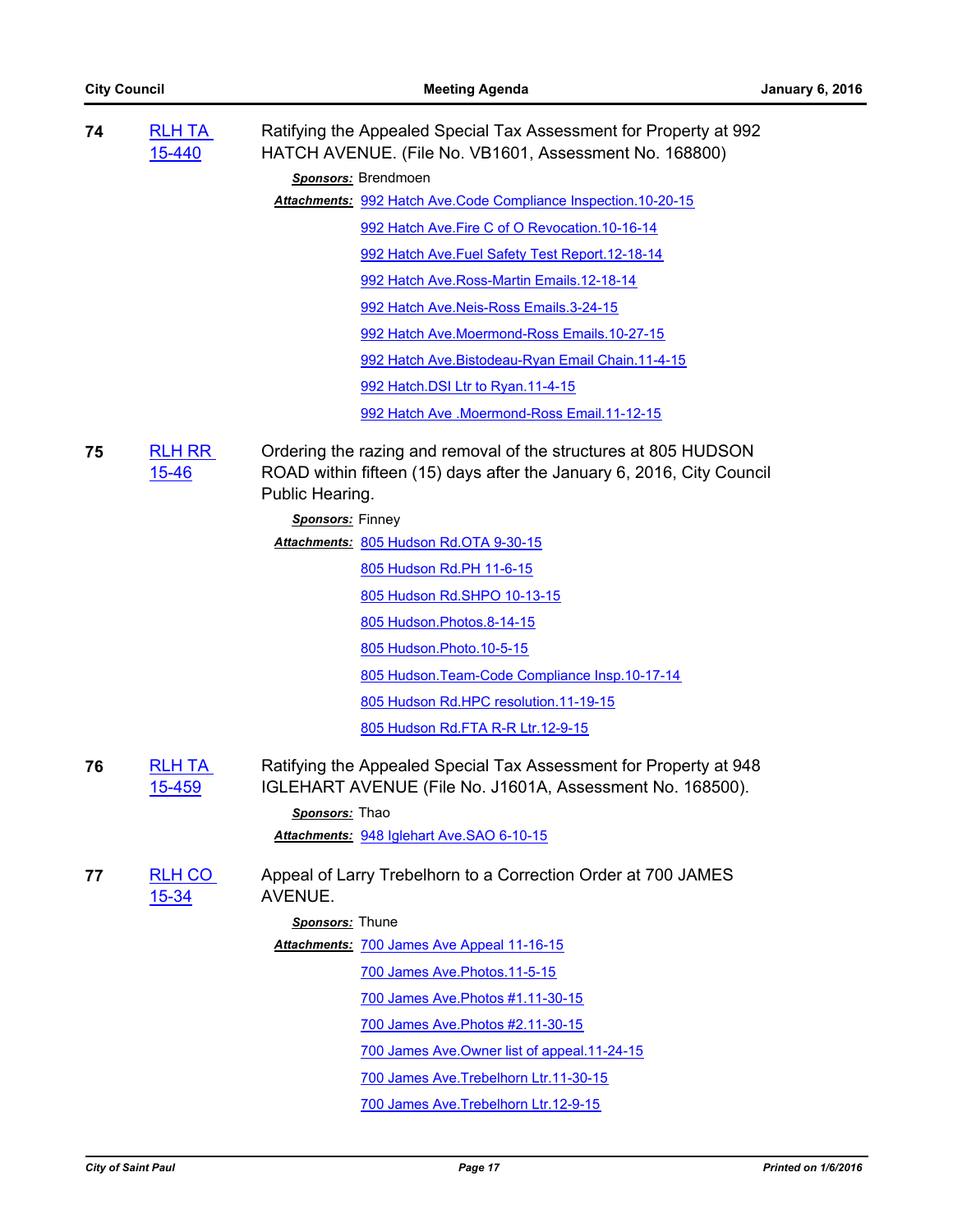| 78 | <b>RLH TA</b><br><u>15-451</u> | Ratifying the Appealed Special Tax Assessment for Property at 678<br>JESSAMINE AVENUE EAST (File No. J1601A, Assessment No.<br>168500.                                     |
|----|--------------------------------|----------------------------------------------------------------------------------------------------------------------------------------------------------------------------|
|    |                                | Sponsors: Bostrom                                                                                                                                                          |
|    |                                | Attachments: 678 Jessamine Ave E.Summary Abatement Order.6-2-15                                                                                                            |
|    |                                | 678 Jessamine Ave E. Photos. 6-10-15                                                                                                                                       |
| 79 | <b>RLH TA</b><br>15-488        | Ratifying the Appealed Special Tax Assessment for Property at 752<br>JESSIE STREET (File No. J1602A, Assessment No. 168501).                                               |
|    |                                | Sponsors: Brendmoen                                                                                                                                                        |
|    |                                | Attachments: 752 Jessie St.SA 7-22-15                                                                                                                                      |
|    |                                | <u>752 Jessie St. Photos 7-22-15</u>                                                                                                                                       |
| 80 | <b>RLH TA</b><br>15-455        | Ratifying the Appealed Special Tax Assessment for Property at 918<br>JORDAN AVENUE (Assessment Roll has as 912 JORDAN AVENUE)<br>(File No. J1601A, Assessment No. 168500). |
|    |                                | Sponsors: Bostrom                                                                                                                                                          |
|    |                                | Attachments: 918 Jordan Ave.SA 6-8-15                                                                                                                                      |
|    |                                | 918 Jordan Ave.SA 6-12-15                                                                                                                                                  |
|    |                                | 918 Jordan Ave. Photos. 6-8-15                                                                                                                                             |
|    |                                | 918 Jordan Ave. Photos. 6-12-15                                                                                                                                            |
| 81 | <b>RLH TA</b><br>15-467        | Ratifying the Appealed Special Tax Assessment for Property at 918<br>JORDAN AVENUE (Assessment Roll has as 912 JORDAN AVENUE)<br>(File No. J1601B, Assessment No. 168100). |
|    |                                | Sponsors: Bostrom                                                                                                                                                          |
|    |                                | Attachments: 918 Jordan Ave.BWO Work Order.6-19-15                                                                                                                         |
|    |                                | 918 Jordan Ave.Restoration Invoice.6-19-15                                                                                                                                 |
| 82 | RLH CO<br>15-36                | Appeal of Tim Hayes to a Correction Order at 915 JUNO AVENUE.                                                                                                              |
|    |                                | Sponsors: Thune                                                                                                                                                            |
|    |                                | Attachments: 915 Juno Avenue Appeal 11-30-15                                                                                                                               |
|    |                                | 915 Juno Ave. Photos. 12-7-15                                                                                                                                              |
|    |                                | 915 Juno Ave. Hayes Ltr. 12-9-15                                                                                                                                           |
| 83 | <b>RLH TA</b><br>15-444        | Ratifying the Appealed Special Tax Assessment for Property at 857<br>LAFOND AVENUE (File No. J1601A, Assessment No. 168500).                                               |
|    |                                | Sponsors: Thao                                                                                                                                                             |
|    |                                | Attachments: 857 Lafond Ave.SA 6-11-15                                                                                                                                     |
|    |                                | 857 Lafond Ave. Photos. 6-19-15                                                                                                                                            |
| 84 | <b>RLH TA</b><br>15-504        | Ratifying the Appealed Special Tax Assessment for Property at 565<br>LAWSON AVENUE WEST (File No. J1602A, Assessment No. 168501).                                          |
|    |                                | Sponsors: Brendmoen                                                                                                                                                        |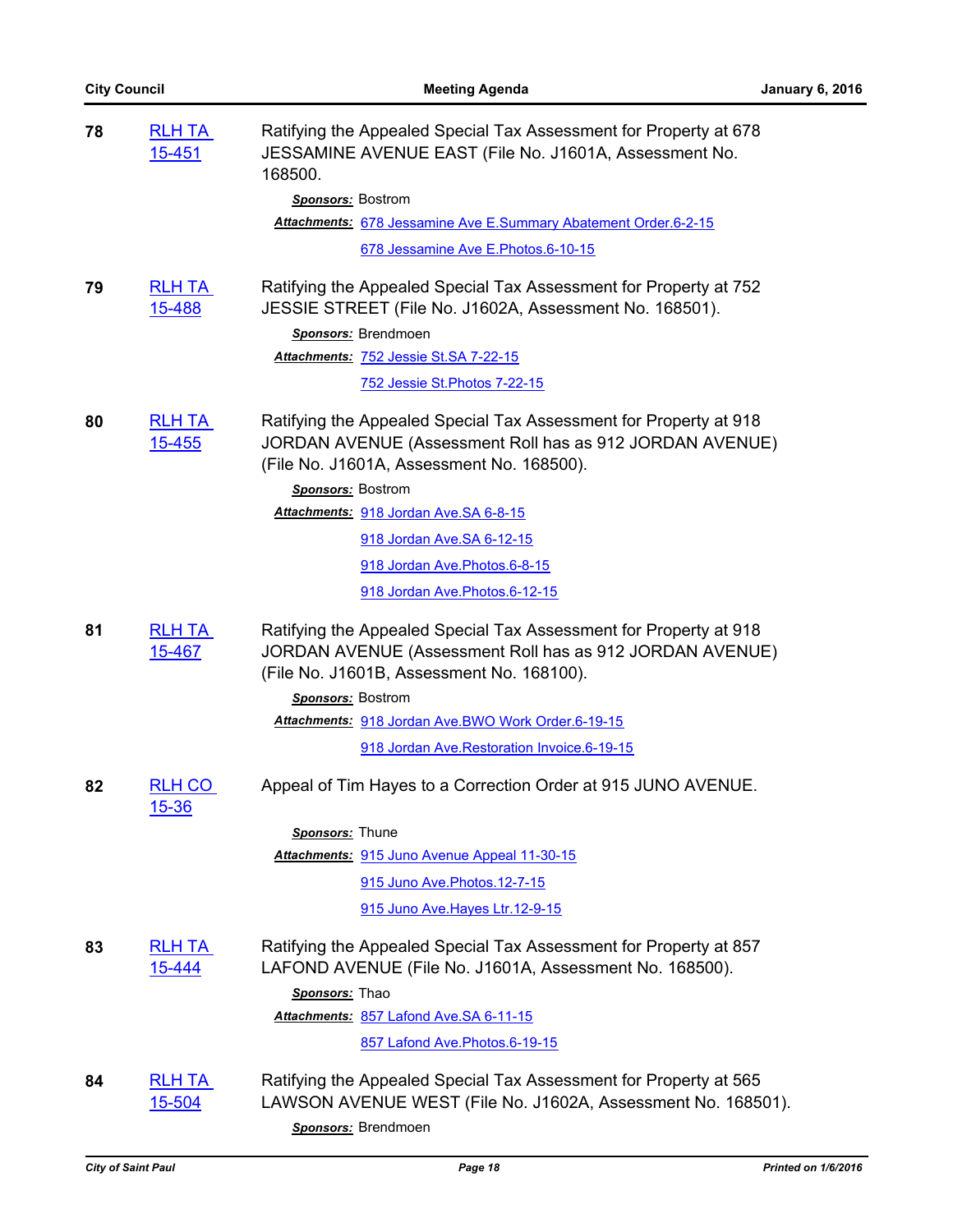85

86

**87** [RLH TA](http://stpaul.legistar.com/gateway.aspx?m=l&id=/matter.aspx?key=19611) 

**88** [RLH TA](http://stpaul.legistar.com/gateway.aspx?m=l&id=/matter.aspx?key=19612) 

**89** [RLH TA](http://stpaul.legistar.com/gateway.aspx?m=l&id=/matter.aspx?key=19746) 

**90** [RLH TA](http://stpaul.legistar.com/gateway.aspx?m=l&id=/matter.aspx?key=19727) 

**91** 

|                         | Attachments: 565 Lawson Ave W.SAO 6-26-15                                                                                                                                                              |
|-------------------------|--------------------------------------------------------------------------------------------------------------------------------------------------------------------------------------------------------|
|                         | 565 Lawson Ave W. Photo 7-2-15                                                                                                                                                                         |
| <b>RLH TA</b><br>15-441 | Deleting the Appealed Special Tax Assessment for Property at 726<br>LIVINGSTON AVENUE. (File No. VB1601, Assessment No. 168800)                                                                        |
|                         | Sponsors: Thune                                                                                                                                                                                        |
| <b>RLH TA</b><br>15-489 | Ratifying the Appealed Special Tax Assessment for Property at 88<br>MAGNOLIA AVENUE WEST (File No. J1602A, Assessment No.<br>168501).                                                                  |
|                         | Sponsors: Brendmoen                                                                                                                                                                                    |
|                         | Attachments: 88 Magnolia Ave W.SA 7-1-15                                                                                                                                                               |
|                         | 88 Magnolia Ave W.#2 SA 7-1-15                                                                                                                                                                         |
|                         | 88 Magnolia Ave W. Photos 7-1-15                                                                                                                                                                       |
|                         | 88 Magnolia Ave W. Photos 7-8-15                                                                                                                                                                       |
| <b>RLH TA</b><br>15-445 | Deleting the Appealed Special Tax Assessment for Property at 598<br>MAGNOLIA AVENUE EAST (File No. J1601E, Assessment No.<br>168300).                                                                  |
|                         | Sponsors: Bostrom                                                                                                                                                                                      |
|                         | Attachments: 598 Magnolia Ave E.EC Bill 5-19-15                                                                                                                                                        |
|                         | 598 Magnolia Ave E.SA 5-1-15                                                                                                                                                                           |
|                         | 598 Magnolia Ave E.Photos.5-12-15                                                                                                                                                                      |
| <b>RLH TA</b><br>15-446 | Ratifying the Appealed Special Tax Assessment for Property at 45<br>MANITOBA AVENUE (File No. J1601A, Assessment No. 168500).<br>Sponsors: Thao                                                        |
|                         | Attachments: 45 Manitoba Ave E.TG&W Letter 6-16-15                                                                                                                                                     |
|                         | 45 Manitoba Ave. Photos. 6-24-15                                                                                                                                                                       |
| <b>RLH TA</b><br>15-475 | Ratifying the Appealed Special Tax Assessment for Property at 1577<br>MARION STREET (File No. J1601A, Assessment No. 168500).<br>Sponsors: Brendmoen<br>Attachments: 1577 Marion St.TGW Letter.6-22-15 |
|                         | 1577 Marion St. Photos. 6-26-15                                                                                                                                                                        |
|                         |                                                                                                                                                                                                        |
| <b>RLH TA</b><br>15-471 | Deleting the Appealed Special Tax Assessment for Property at 698<br>MINNEHAHA AVENUE EAST (File No. J1601B, Assessment No.<br>168100).                                                                 |
|                         | Sponsors: Finney                                                                                                                                                                                       |
| <b>RLH TA</b><br>15-490 | Ratifying the Appealed Special Tax Assessment for Property at 974<br>MINNEHAHA AVENUE EAST (File No. J1602A, Assessment No.<br>168501).                                                                |

*Sponsors:* Finney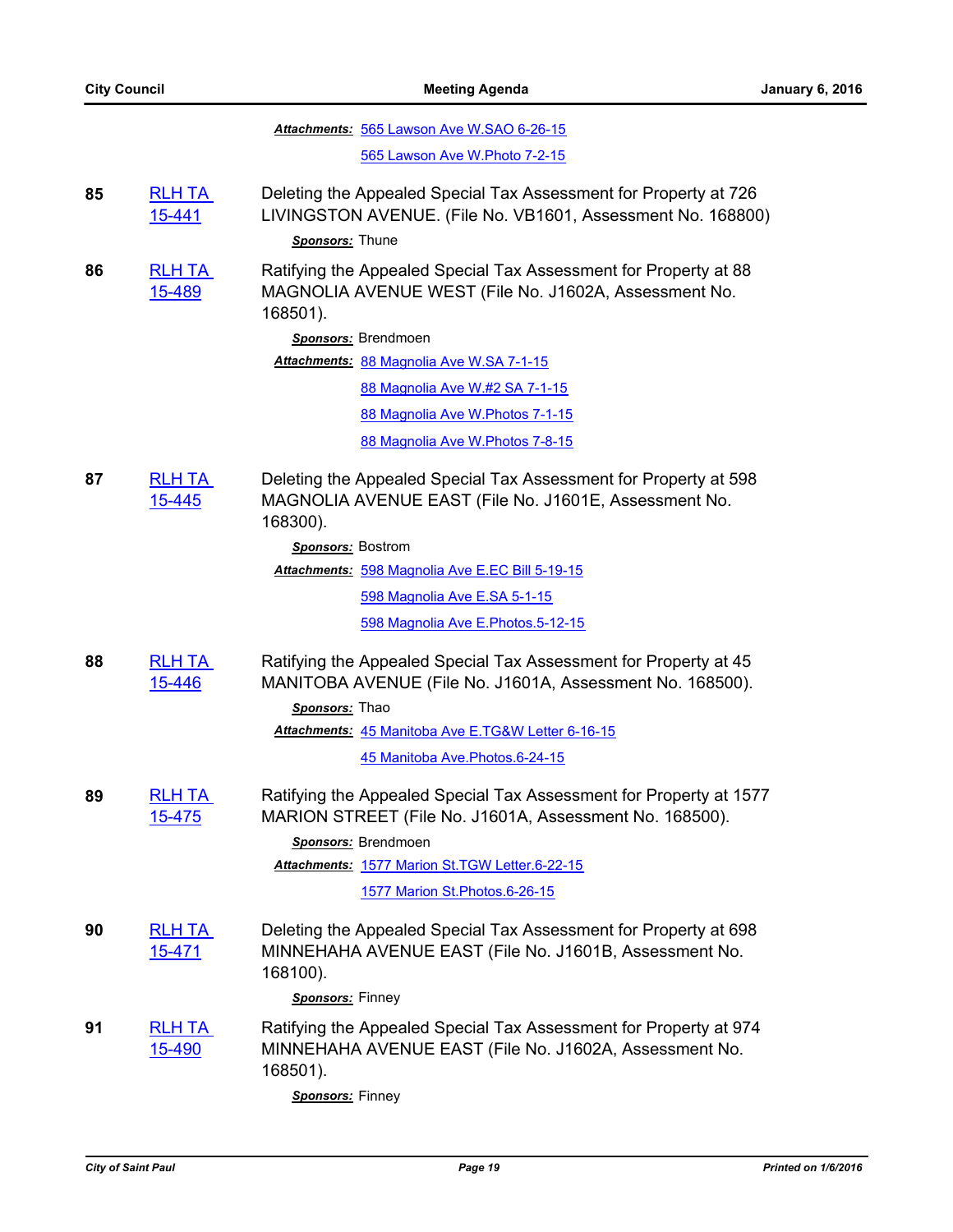|    |                          | Attachments: 974 Minnehaha Ave E.SA 7-15-15                                                                                              |
|----|--------------------------|------------------------------------------------------------------------------------------------------------------------------------------|
|    |                          | 974 Minnehaha Ave E. Photo 7-20-15                                                                                                       |
| 92 | <b>RLH TA</b><br>15-469  | Deleting the Appealed Special Tax Assessment for Property at 1025<br>MINNEHAHA AVENUE EAST (File No. J1601A, Assessment No.<br>168500).  |
|    |                          | Sponsors: Finney                                                                                                                         |
|    |                          | Attachments: 1025 Minnehaha Ave E.SAO.6-9-15                                                                                             |
|    |                          | 1025 Minnehaha Ave E. Photos. 6-11-15                                                                                                    |
| 93 | <b>RLH TA</b><br>15-453  | Ratifying the Appealed Special Tax Assessment for Property at 1031<br>MINNEHAHA AVENUE EAST (File No. J1601A, Assessment No.<br>168500). |
|    |                          | Sponsors: Finney                                                                                                                         |
|    |                          | Attachments: 1031 Minnehaha Ave E.SAO.6-10-15                                                                                            |
| 94 | <b>RLH TA</b><br>15-491  | Ratifying the Appealed Special Tax Assessment for Property at 1044<br>MINNEHAHA AVENUE EAST (File No. J1602A, Assessment No.<br>168501). |
|    |                          | Sponsors: Finney                                                                                                                         |
|    |                          | Attachments: 1044 Minnehaha Ave E.SA 7-24-15                                                                                             |
|    |                          | 1044 Minnehaha Ave E. Photos 7-24-15                                                                                                     |
|    |                          | 1044 Minnehaha Ave E.#1 Photos 7-29-15                                                                                                   |
|    |                          | 1044 Minnehaha Ave E.#2 Photos 7-29-15                                                                                                   |
| 95 | <b>RLH FCO</b><br>15-309 | Appeal of Kathy Klingen to a Re-Inspection Fire Certificate of<br>Occupancy With Deficiencies at 2244 MINNEHAHA AVENUE EAST.             |
|    |                          | Sponsors: Finney                                                                                                                         |
|    |                          | Attachments: 2244 Minnehaha Ave e Appeal 11-6-15                                                                                         |
|    |                          | 2244-2248 Minnehaha Ave E. Photos. 11-10-15                                                                                              |
|    |                          | 2244-2248 Minnehaha Ave E.Klingen Ltr.12-4-15                                                                                            |
| 96 | <b>RLH FCO</b><br>15-310 | Appeal of Kathy Klingen to a Re-Inspection Fire Certificate of<br>Occupancy With Deficiencies at 2248 MINNEHAHA AVENUE EAST.             |
|    |                          | Sponsors: Finney                                                                                                                         |
|    |                          | Attachments: 2248 Minnehaha Ave E.Appeal.11-6-2015                                                                                       |
|    |                          | 2248 Minnehaha Ave E.Photos.11-10-15                                                                                                     |
|    |                          | 2244-2248 Minnehaha Ave E.Klingen Ltr.12-4-15                                                                                            |
| 97 | <b>RLH TA</b><br>15-447  | Ratifying the Appealed Special Tax Assessment for Property at 118<br>MORTON AVENUE WEST (File No. J1601E, Assessment No. 168300).        |
|    |                          | Sponsors: Thune                                                                                                                          |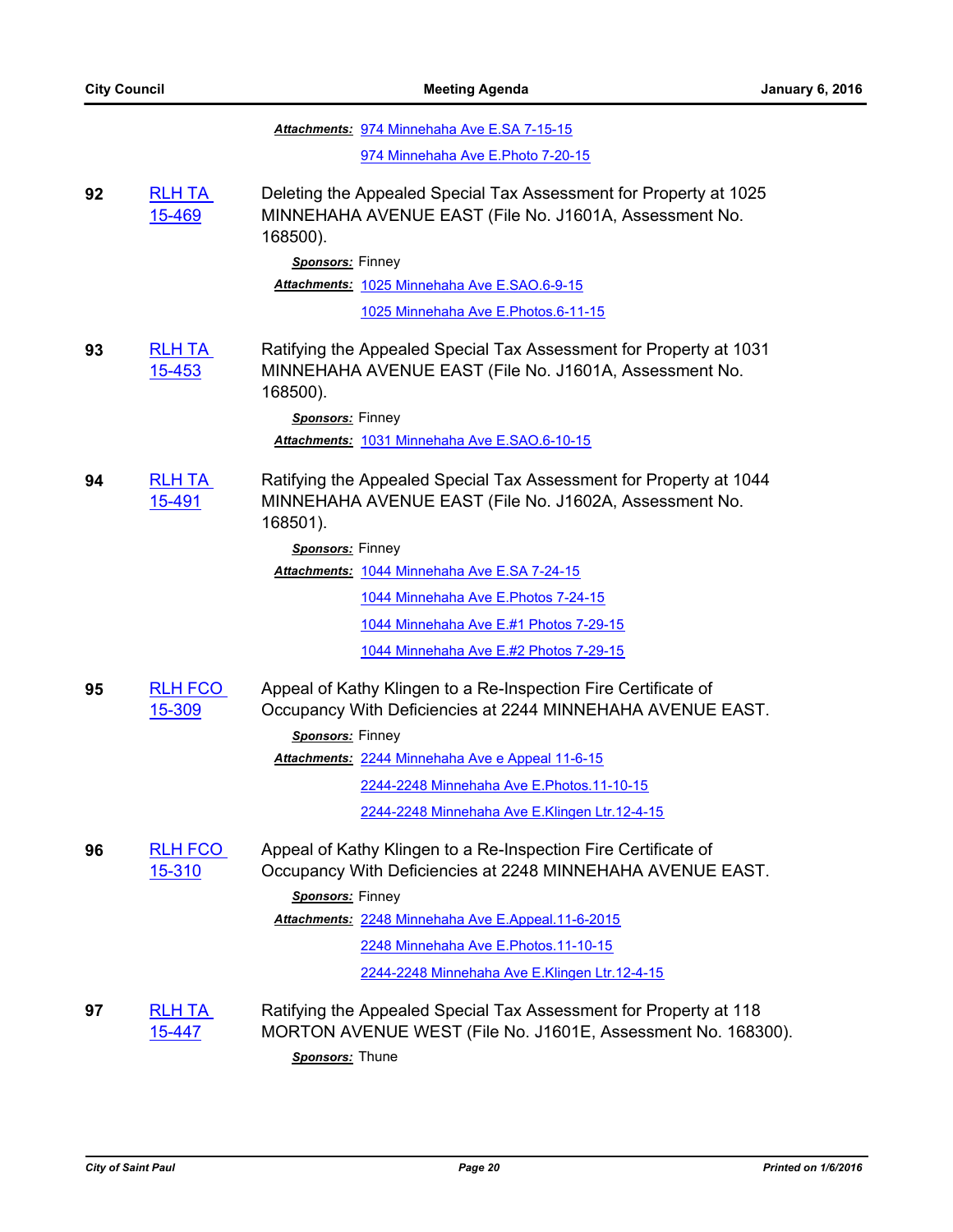|     |                                | Attachments: 118 Morton Ave W.EC Bill 4-24-15                                                                                                                                                               |
|-----|--------------------------------|-------------------------------------------------------------------------------------------------------------------------------------------------------------------------------------------------------------|
|     |                                | 118 Morton Ave W. Correction Notice 4-15-15                                                                                                                                                                 |
|     |                                | 118 Morton Ave W. Correction Notice 5-6-15                                                                                                                                                                  |
|     |                                | 118 Morton St W. Photo. 4-24-15                                                                                                                                                                             |
| 98  | <b>RLH TA</b><br>15-437        | Deleting the Appealed Special Tax Assessment for Property at 1809<br>OLD HUDSON ROAD. (File No. J1601A, Assessment No. 168500)                                                                              |
|     |                                | Sponsors: Finney                                                                                                                                                                                            |
|     |                                | Attachments: 1809 Old Hudson Rd.SAO.6-9-15                                                                                                                                                                  |
|     |                                | 1809 Old Hudson Rd. Photos. 6-16-15                                                                                                                                                                         |
| 99  | <b>RLH TA</b><br>15-448        | Ratifying the Appealed Special Tax Assessment for Property at 75<br>ORANGE AVENUE WEST (File No. J1601A, Assessment No. 168500).<br>Sponsors: Brendmoen<br>Attachments: 75 Orange Ave W.TG&W Letter 6-22-15 |
|     |                                |                                                                                                                                                                                                             |
|     |                                | 75 Orange Ave W.Photos.6-26-15                                                                                                                                                                              |
| 100 | <b>RLH VBR</b><br>15-103       | Appeal of Rafael Fuentes to a Vacant Building Registration Fee<br>Warning Letter Requirement at 438 PAGE STREET EAST.                                                                                       |
|     |                                | Sponsors: Thune                                                                                                                                                                                             |
|     |                                | Attachments: 438 Page Street E Appeal 12-03-15                                                                                                                                                              |
|     |                                | 438 Page St E.Fuentes Ltr.12-9-15                                                                                                                                                                           |
| 101 | <b>RLH FCO</b><br>15-288       | Appeal of Susan F. Willis to a Fire Inspection Correction Notice at 601<br>PARK STREET.                                                                                                                     |
|     |                                | Sponsors: Thao                                                                                                                                                                                              |
|     |                                | Attachments: 601 Park St Appeal 10-22-15                                                                                                                                                                    |
|     |                                | 601 Park St. Photos. 10-23-15                                                                                                                                                                               |
|     |                                | 601 Park St. Willis Ltr. 11-5-15                                                                                                                                                                            |
|     |                                | 601 Park St. Willis Ltr. 11-20-15                                                                                                                                                                           |
|     |                                | 601 Park St. Willis Ltr. 12-3-15                                                                                                                                                                            |
| 102 | <u>RLH TA</u><br><u>15-501</u> | Deleting the Appealed Special Tax Assessment for Property at 1103<br>PAYNE AVENUE (File No. J1601P, Assessment No. 168400).                                                                                 |
|     |                                | Sponsors: Bostrom                                                                                                                                                                                           |
|     |                                | Attachments: 1103 Payne Ave. Graffiti Letter.6-5-15                                                                                                                                                         |
|     |                                | 1103 Payne Ave. Griffiti Before and After Photo.6-16-15                                                                                                                                                     |
| 103 | <b>RLH TA</b><br><u>15-492</u> | Ratifying the Appealed Special Tax Assessment for Property at 1855<br>PORTLAND AVENUE (File No. J1602A, Assessment No. 168501).                                                                             |
|     |                                | Sponsors: Stark                                                                                                                                                                                             |
|     |                                | Attachments: 1855 Portland Ave.SA 7-17-15                                                                                                                                                                   |

[1855 Portland Ave.Photos 7-23-15](http://StPaul.legistar.com/gateway.aspx?M=F&ID=012d1c7b-0613-461a-8409-20e868ccf092.pdf)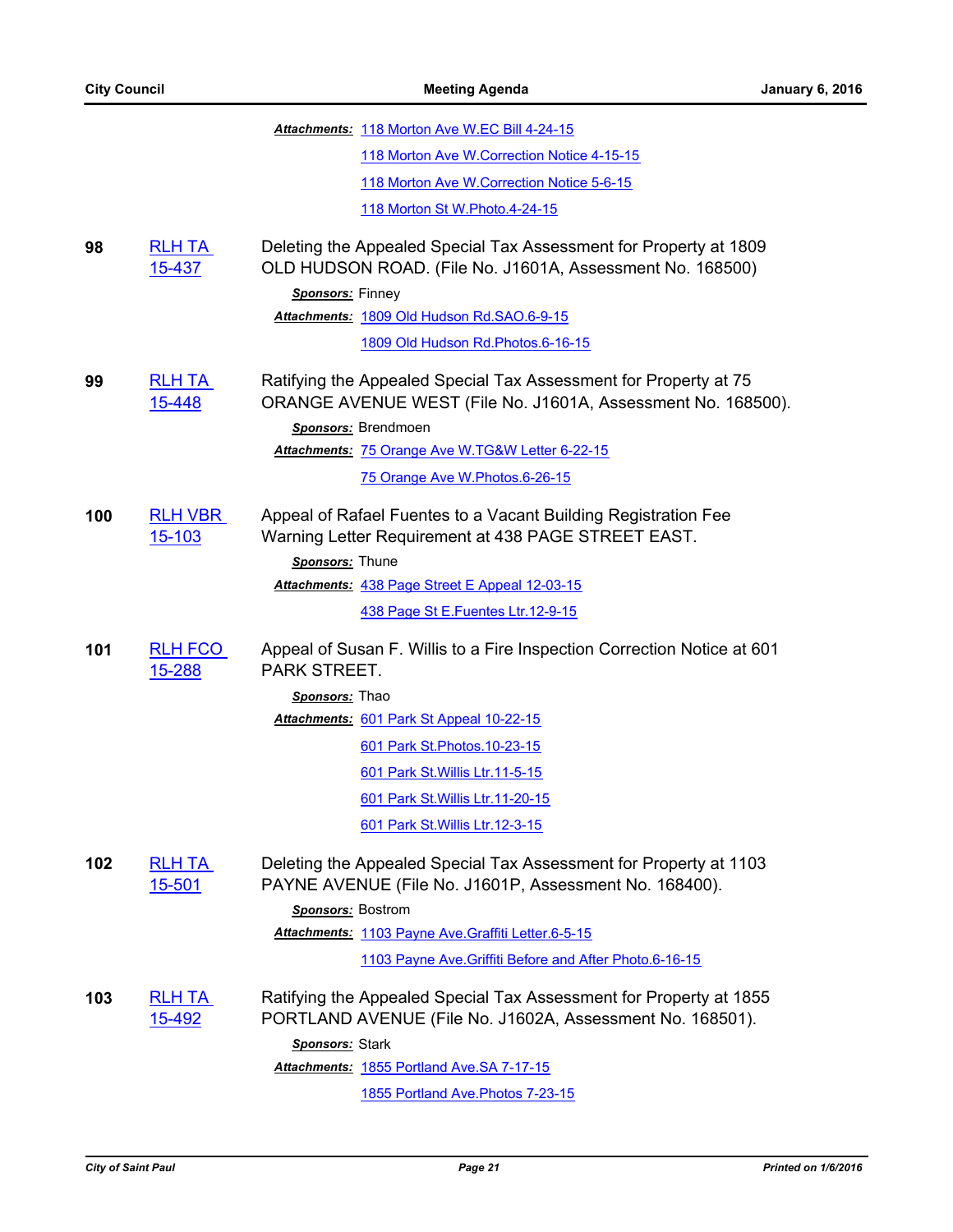| 104 | <b>RLH FCO</b><br>15-331   | Appeal of Ji Li to a Fire Inspection Correction Notice at 961<br>PROSPERITY AVENUE.                                                                                                                            |
|-----|----------------------------|----------------------------------------------------------------------------------------------------------------------------------------------------------------------------------------------------------------|
|     |                            | Sponsors: Bostrom                                                                                                                                                                                              |
|     |                            | Attachments: 961 Prosperity Avenue Appeal 11-25-15                                                                                                                                                             |
|     |                            | 961 Prosperity Ave. Chain emails. 12-2-15                                                                                                                                                                      |
|     |                            | 961 Prosperity Ave.2000 International Fire Code.903.4                                                                                                                                                          |
|     |                            | 961 Prosperity Ave.Li Ltr.12-9-15                                                                                                                                                                              |
| 105 | <b>RLH TA</b><br>15-478    | Ratifying the Appealed Special Tax Assessment for Property at 1657<br>REANEY AVENUE EAST (File No. J1601A, Assessment No. 168500).                                                                             |
|     |                            | Sponsors: Finney                                                                                                                                                                                               |
|     |                            | Attachments: 1657 Reaney Ave.SAO.6-19-15                                                                                                                                                                       |
|     |                            | 1657 Reaney Ave. Photos. 6-25-15                                                                                                                                                                               |
| 106 | <b>RLH TA</b><br>15-464    | Deleting the Appealed Special Tax Assessment for Property at 1126<br>ROSS AVENUE (File No. J1601P, Assessment No.168400).                                                                                      |
|     |                            | Sponsors: Bostrom                                                                                                                                                                                              |
| 107 | <b>RLH TA</b><br>15-465    | Ratifying the Appealed Special Tax Assessment for Property at 893<br>RUSSELL STREET (File No. CRT1601, Assessment No. 168200).                                                                                 |
|     |                            | <b>Sponsors: Bostrom</b>                                                                                                                                                                                       |
|     |                            | Attachments: 893 Russell St.Fee Invoice.4-29-15                                                                                                                                                                |
|     |                            | 893 Russell St. Final Invoice. 5-29-15                                                                                                                                                                         |
| 108 | <b>RLH RR</b><br>$15 - 47$ | Ordering the razing and removal of the structures at 373 RUTH<br>STREET NORTH within fifteen (90) days after the January 6, 2016, City<br>Council Public Hearing and 90 days for the site work to be finished. |
|     |                            | Sponsors: Finney                                                                                                                                                                                               |
|     |                            | Attachments: 373 Ruth St N.OTA 9-30-15                                                                                                                                                                         |
|     |                            | 373 Ruth St N.PH 11-6-15                                                                                                                                                                                       |
|     |                            | 373 Ruth St N.CofO VB Deficiencies Letter 4-3-15                                                                                                                                                               |
|     |                            | 373 Ruth St N.SHPO Form 10-14-15                                                                                                                                                                               |
|     |                            | 373 Ruth St N. Photos. 1-6-12                                                                                                                                                                                  |
|     |                            | 373 Ruth St N. Photos #1.9-18-15                                                                                                                                                                               |
|     |                            | 373 Ruth St N. Photos #2.9-18-15                                                                                                                                                                               |
|     |                            | 373 Ruth St N. Photos #3.9-18-15                                                                                                                                                                               |
|     |                            | 373 Ruth St N. Photos. 10-5-15                                                                                                                                                                                 |
|     |                            | 373 Ruth St. Aerial Map. 10-19-53                                                                                                                                                                              |
|     |                            | 373 Ruth St. Dreher Ltr. 12-9-15                                                                                                                                                                               |
|     |                            | 373 Ruth St. Email. 12-10-15                                                                                                                                                                                   |
|     |                            | 373 Ruth St. Iselewa Ltr. 12-23-15                                                                                                                                                                             |

**109** [RLH TA](http://stpaul.legistar.com/gateway.aspx?m=l&id=/matter.aspx?key=19828)  15-482

Deleting the Appealed Special Tax Assessment for Property at 401 SEVENTH STREET WEST (File No. J1601P, Assessment No. 168400).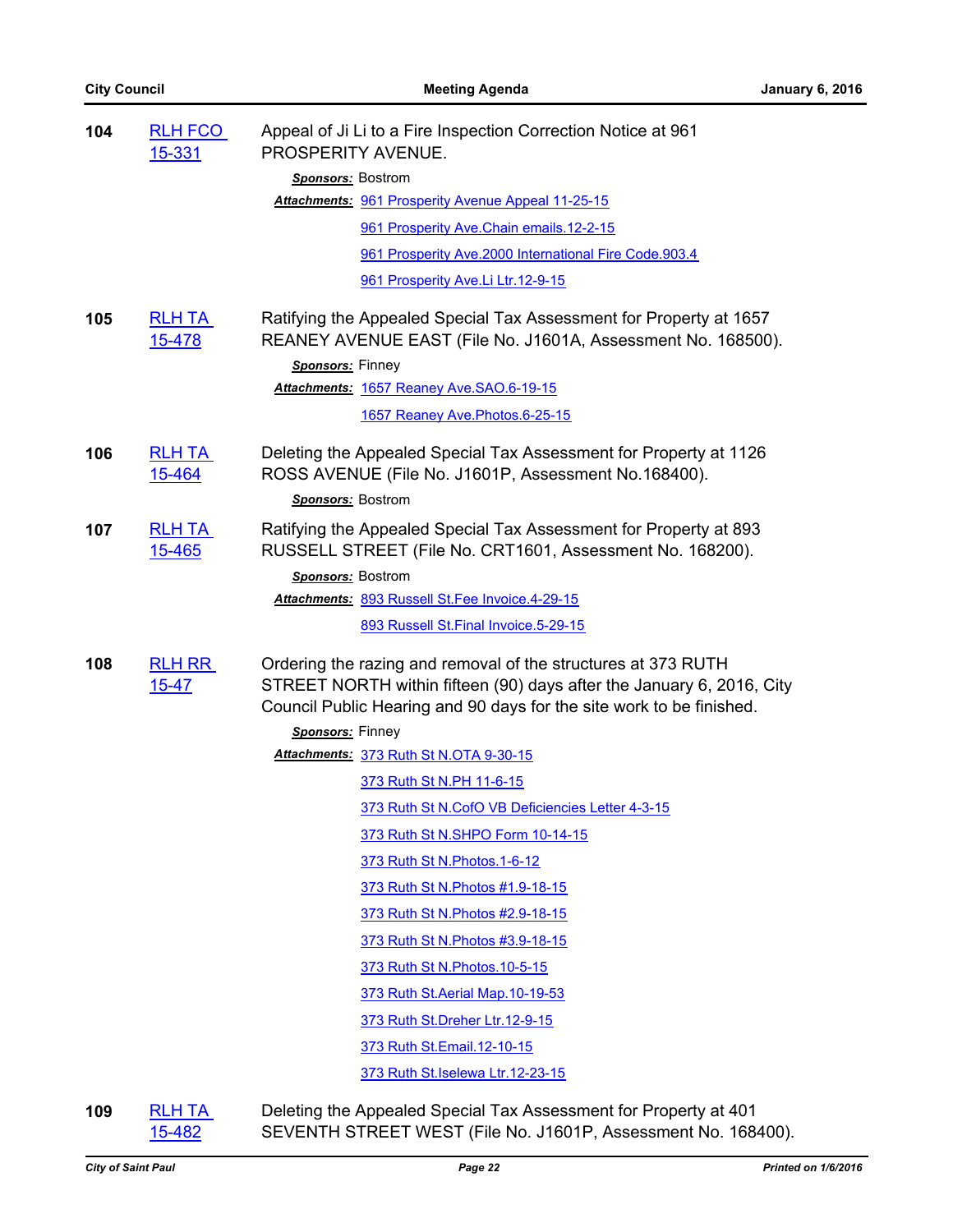|     |                                | Sponsors: Thune                                                                                                                                        |
|-----|--------------------------------|--------------------------------------------------------------------------------------------------------------------------------------------------------|
|     |                                | Attachments: 401 Seventh St W.Graffiti SA Letter.5-27-15                                                                                               |
|     |                                | 401 Seventh St W.graffiti before and after photos.6-16-15                                                                                              |
|     |                                | 401 Seventh St W. Graffiti Waiver. 10-7-15                                                                                                             |
| 110 | <b>RLH TA</b><br>15-505        | Ratifying the Appealed Special Tax Assessment for Property at 333<br>SHERBURNE AVENUE (File No. J1602A, Assessment No. 168501).<br>Sponsors: Thao      |
|     |                                | Attachments: 333 Sherburne Ave. SAO 7-20-15                                                                                                            |
|     |                                | 333 Sherburne Ave. Photos. 7-27-15                                                                                                                     |
| 111 | <b>RLH TA</b><br>15-449        | Ratifying the Appealed Special Tax Assessment for Property at 603<br>SHERBURNE AVENUE (File No. J1601A, Assessment No. 168500).                        |
|     |                                | Sponsors: Thao                                                                                                                                         |
|     |                                | Attachments: 603 Sherburne Ave. SA 6-19-15                                                                                                             |
|     |                                | 603 Sherburne Ave. Photos. 6-19-15                                                                                                                     |
|     |                                | 603 Sherburne Ave. Photos. 6-26-15                                                                                                                     |
| 112 | <b>RLH TA</b><br>15-463        | Deleting the Appealed Special Tax Assessment for Property at 1478<br>SHERBURNE AVENUE (File No. J1601P, Assessment No. 168400).                        |
|     |                                | Sponsors: Stark                                                                                                                                        |
|     |                                | Attachments: 1478 Sherburne.SA.06-03-15                                                                                                                |
|     |                                | 1478 Sherburne. WO.06-03-15                                                                                                                            |
|     |                                | 1478 Sherburne. Waiver. 06-09-15                                                                                                                       |
| 113 | <b>RLH TA</b><br>15-476        | Ratifying the Appealed Special Tax Assessment for Property at 1746<br>SIMS AVENUE (File No. J1601A, Assessment No.168500).                             |
|     |                                | Sponsors: Bostrom                                                                                                                                      |
|     |                                | Attachments: 1746 Sims Ave. SAO 6-12-15                                                                                                                |
| 114 | <u>RLH TA</u><br>15-499        | Deleting the Appealed Special Tax Assessment for Property at 1742<br>SIXTH STREET EAST (File No. VB1601, Assessment No. 168800).                       |
|     |                                | Sponsors: Finney                                                                                                                                       |
| 115 | <u>RLH TA</u><br><u>15-479</u> | Deleting the Appealed Special Tax Assessment for Property at 685<br>SNELLING AVENUE NORTH (File No. J1601P, Assessment No.<br>168400).                 |
|     |                                | Sponsors: Stark                                                                                                                                        |
|     |                                | Attachments: 685 Snelling Ave N. Graffiti SA Letter.6-9-15                                                                                             |
|     |                                | 685 Snelling Ave N.Graffiti Before and After Photos.6-17-15                                                                                            |
| 116 | <b>RLH TA</b><br>15-436        | Ratifying the Appealed Special Tax Assessment for Property at 1667<br>STILLWATER AVENUE. (File No. J1601A, Assessment No. 168500)<br>Sponsors: Bostrom |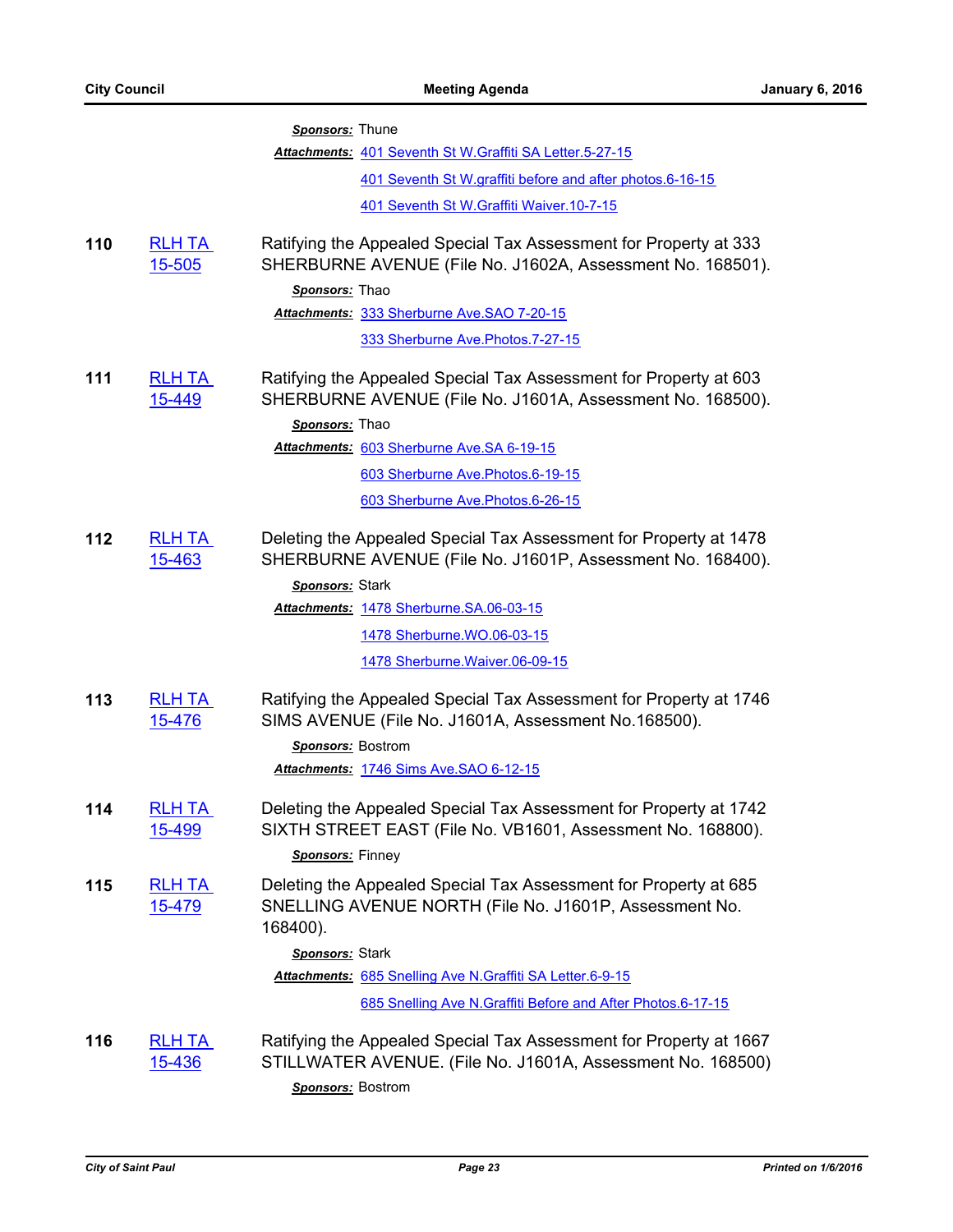|     |                                | <b>Attachments: 1667 Stillwater Ave. Summary Abatement Order.6-18-15</b>                                                                                                                                      |
|-----|--------------------------------|---------------------------------------------------------------------------------------------------------------------------------------------------------------------------------------------------------------|
|     |                                | 1667 Stillwater Ave. Photos. 6-18-15                                                                                                                                                                          |
|     |                                | 1667 Stillwater Ave. Garbage Hauler. 6-18-15                                                                                                                                                                  |
|     |                                | 1667 Stillwater Ave.Photos.6-22-15                                                                                                                                                                            |
| 117 | <b>RLH TA</b><br>15-493        | Ratifying the Appealed Special Tax Assessment for Property at 290<br>STINSON STREET (File No. J1602A, Assessment No. 168501).                                                                                 |
|     |                                | Sponsors: Thao                                                                                                                                                                                                |
|     |                                | Attachments: 290 Stinson St.SA 6-24-15                                                                                                                                                                        |
|     |                                | 290 Stinson St. Photos 6-24-15                                                                                                                                                                                |
|     |                                | 290 Stinson St. Photos 7-2-15                                                                                                                                                                                 |
| 118 | <b>RLH TA</b><br>15-458        | Ratifying the Appealed Special Tax Assessment for Property at 560<br>STRYKER AVENUE (File No. J1601A, Assessment No. 168500).<br>Sponsors: Thune                                                              |
|     |                                | Attachments: 560 STRYKER. SUMMARY ABATEMENT. 6-8-15                                                                                                                                                           |
|     |                                | 560 STRYKER. PHOTO. 6-16-15                                                                                                                                                                                   |
|     |                                | 560 Stryker Ave.Email.10-5-15                                                                                                                                                                                 |
| 119 | <b>RLH TA</b><br>15-616        | Amending Council File RLH AR 15-34 to delete the assessment for<br>Graffiti Removal services from January 7 to 15, 2015 at 567 STRYKER<br>AVENUE. (File No. J1505P, Assessment No. 158404)<br>Sponsors: Thune |
| 120 | <b>RLH TA</b><br>15-466        | Ratifying the Appealed Special Tax Assessment for Property at 1220<br>SYLVAN STREET (File No. J1601E, Assessment No. 168300).                                                                                 |
|     |                                | Sponsors: Brendmoen                                                                                                                                                                                           |
|     |                                | Attachments: 1220 Sylvan St.SAO 4-30-15                                                                                                                                                                       |
|     |                                | 1220 Sylvan St. Photos. 5-7-15                                                                                                                                                                                |
|     |                                | 1220 Sylvan St.PAEC Ltr.5-12-15                                                                                                                                                                               |
| 121 | <b>RLH SAO</b><br>$15 - 70$    | Appeal of William A. Harvey to a Summary Abatement Order at 740<br>TATUM STREET.                                                                                                                              |
|     |                                | Sponsors: Stark                                                                                                                                                                                               |
|     |                                | Attachments: 740 Tatum St Appeal 10-13-15                                                                                                                                                                     |
|     |                                | 740 Tatum St. Photos. 10-16-15                                                                                                                                                                                |
|     |                                | 740 Tatum St.Harvey Ltr.10-28-15                                                                                                                                                                              |
|     |                                | 740 Tatum St. Harvey Ltr. 11-16-15                                                                                                                                                                            |
|     |                                | 740 Tatum St. Harvey Ltr. 12-9-15                                                                                                                                                                             |
| 122 | <b>RLH TA</b><br><u>15-454</u> | Ratifying the Appealed Special Tax Assessment for Property at 1395<br>THOMAS AVENUE (File No. J1601A, Assessment No. 168500).<br>Sponsors: Stark                                                              |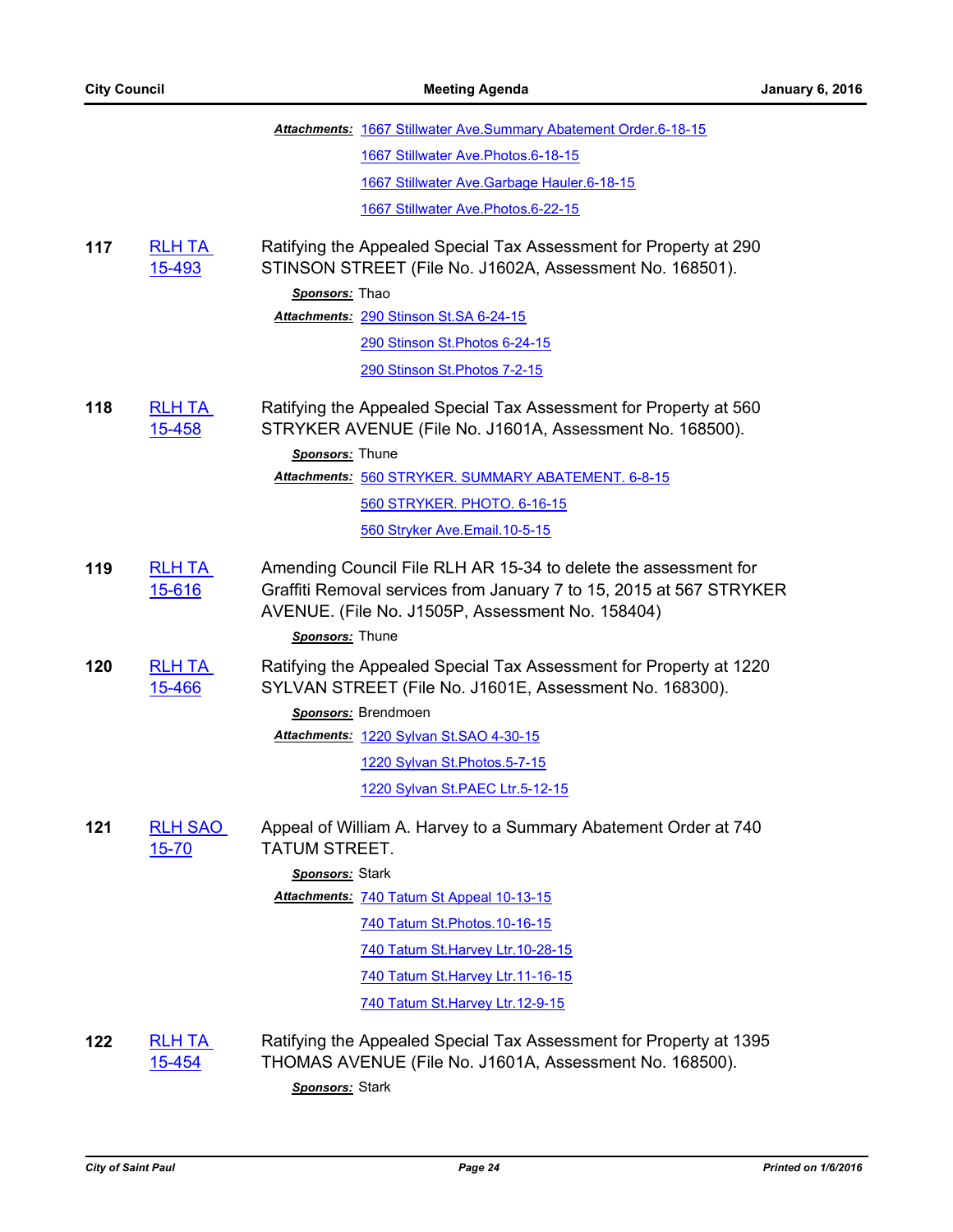|     |                               | Attachments: 1395 Thomas Ave. SA 6-15-15                                                                                                                          |
|-----|-------------------------------|-------------------------------------------------------------------------------------------------------------------------------------------------------------------|
|     |                               | 1395 Thomas Ave. Photos 6-15-15                                                                                                                                   |
|     |                               | 1395 Thomas Ave. Photos #1.6-19-15                                                                                                                                |
|     |                               | 1395 Thomas Ave. Photos #2.6-19-15                                                                                                                                |
| 123 | <b>RLH TA</b><br>15-494       | Ratifying the Appealed Special Tax Assessment for Property at 281<br>TOPPING STREET (File No. J1602A, Assessment No. 168501).<br>Sponsors: Thao                   |
|     |                               | Attachments: 281 Topping St.SA 6-23-15                                                                                                                            |
|     |                               | 281 Topping St. Photo 6-29-15                                                                                                                                     |
| 124 | <b>RLH VO</b><br>$16 - 2$     | Appeal of Andrew Carbone to a Notice of Condemnation as Unfit For<br>Human Habitation and Order to Vacate at 899 TUSCARORA AVENUE.                                |
|     |                               | Sponsors: Thune                                                                                                                                                   |
|     |                               | Attachments: 899 Tuscarora Avenue Appeal 12-18-15                                                                                                                 |
|     |                               | 899 Tuscarora Ave.Carbone Ltr.12-23-15                                                                                                                            |
| 125 | <b>RLH TA</b><br>15-495       | Ratifying the Appealed Special Tax Assessment for Property at 364<br>YORK AVENUE (File No. J1602A, Assessment No. 168501).<br>Sponsors: Brendmoen                 |
|     |                               | Attachments: 364 York Ave St.SA 6-29-15                                                                                                                           |
|     |                               | 364 York Ave St. Photo 6-29-15                                                                                                                                    |
| 126 | <b>RLH TA</b><br>15-450       | Ratifying the Appealed Special Tax Assessment for Property at 599<br>WELLS STREET (File No. J1601A, Assessment No. 168500).                                       |
|     |                               | Sponsors: Bostrom<br>Attachments: 599 Wells St.SA 6-19-15                                                                                                         |
|     |                               | 599 Wells St. Photo 6-23-15                                                                                                                                       |
| 127 | <b>RLH SAO</b><br>$15 - 83$   | Appeal of Paul Kamp to a Summary Abatement Order at 1075<br><b>WESTERN AVENUE NORTH.</b>                                                                          |
|     |                               | Sponsors: Brendmoen                                                                                                                                               |
|     |                               | Attachments: 1075 Western Ave N Appeal 12-14-15                                                                                                                   |
|     |                               | 1075 Western Ave N. Photos. 12-10-15                                                                                                                              |
|     |                               | 1075 Western Ave N.Kamp Ltr.12-23-15                                                                                                                              |
| 128 | <b>RLH AR</b><br>$15 - 67$    | Ratifying Collection of Vacant Building Registration fees billed during<br>October 30, 2014 to May 21, 2015. (File No. VB1601, Assessment No.<br>168800)          |
|     |                               | Sponsors: Stark<br><b>Attachments: Assessment Roll</b>                                                                                                            |
|     |                               |                                                                                                                                                                   |
| 129 | <b>RLH AR</b><br><u>15-68</u> | Ratifying Excessive Use of Inspection or Abatement servies billed during<br>April 24 to May 21, 2015. (File No. J1601E, Assessment No. 168300)<br>Sponsors: Stark |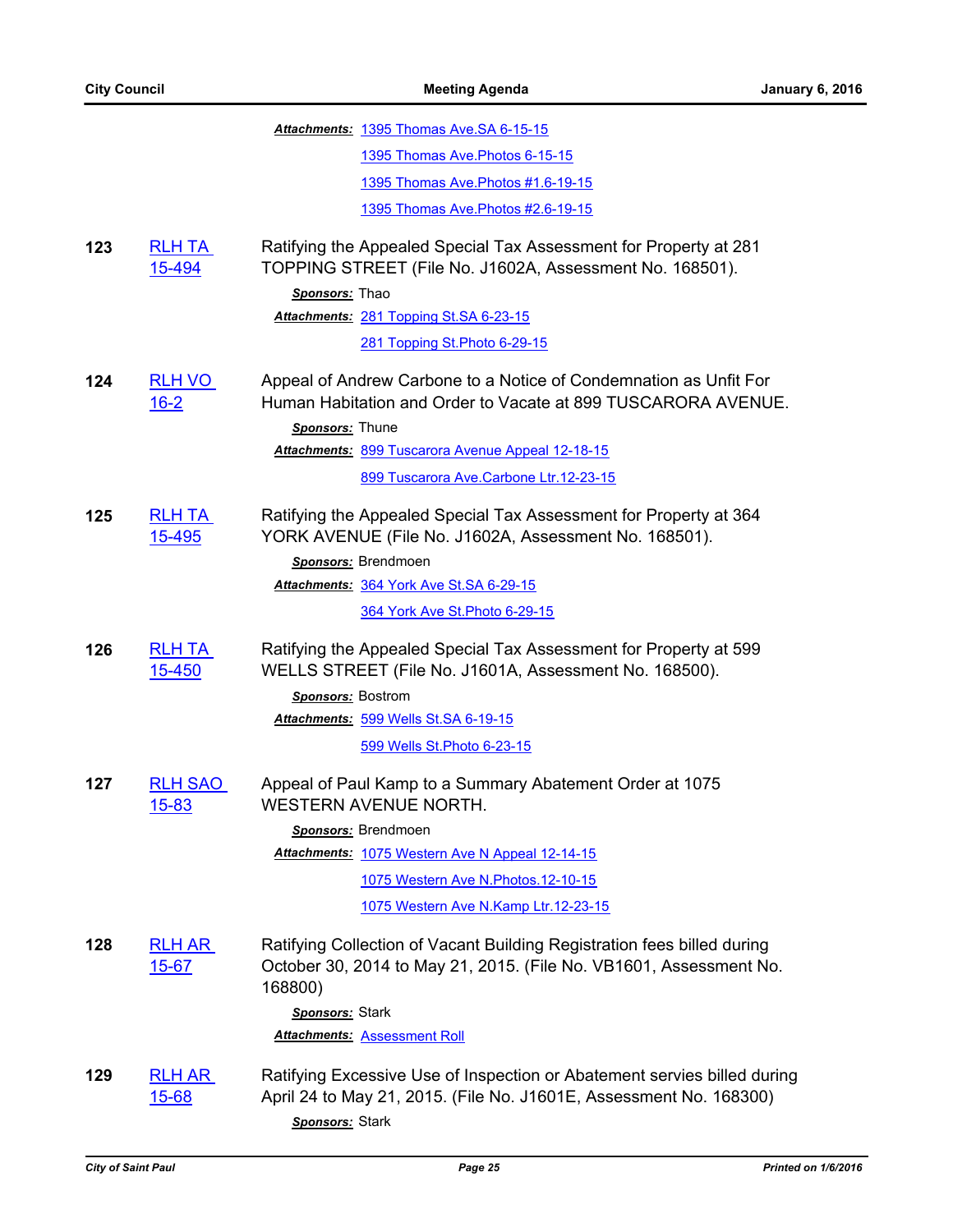# *Attachments:* [Assessment Roll](http://StPaul.legistar.com/gateway.aspx?M=F&ID=4467e4ef-424e-4516-96db-0d085f4974e1.pdf)

| 130 | <b>RLH AR</b><br>$15 - 69$ | Ratifying Property Clean Up services billed May 29 to July 1, 2015. (File<br>No. J1601A, Assessment No. 168500)<br>Sponsors: Stark                                                                       |
|-----|----------------------------|----------------------------------------------------------------------------------------------------------------------------------------------------------------------------------------------------------|
|     |                            | <b>Attachments: Assessment Roll</b>                                                                                                                                                                      |
| 131 | <b>RLH AR</b><br>$15 - 70$ | Ratifying Trash Hauling services billed June 10 to July 2, 2015. (File No.<br>J1601G, Assessment No. 168700)                                                                                             |
|     |                            | Sponsors: Stark<br><b>Attachments: Assessment Roll</b>                                                                                                                                                   |
| 132 | <b>RLH AR</b><br>$15 - 72$ | Ratifying Collection of Fire Certificate of Occupancy fees billed during<br>April 20 to May 8, 2015. (File No. CRT1601, Assessment No. 168200)<br>Sponsors: Stark<br><b>Attachments: Assessment Roll</b> |
| 133 | <b>RLH AR</b><br>$15 - 73$ | Ratifying Graffiti Removal services during May 21 to July 3, 2015. (File<br>No. J1601P, Assessment No. 168400)<br>Sponsors: Stark                                                                        |
|     |                            | <b>Attachments: Assessment Roll</b>                                                                                                                                                                      |
| 134 | <b>RLH AR</b><br>$15 - 74$ | Ratifying Boarding and/or Securing services during June 2015. (File No.<br>J1601B, Assessment No. 168100)<br>Sponsors: Stark                                                                             |
|     |                            | <b>Attachments: Assessment Roll</b>                                                                                                                                                                      |
| 135 | <b>RLH AR</b><br>$15 - 75$ | Ratifying Demolition services from July 2015. (File No. J1601C,<br>Assessment No. 162000)                                                                                                                |
|     |                            | Sponsors: Stark                                                                                                                                                                                          |
|     |                            | <b>Attachments: Assessment Roll</b>                                                                                                                                                                      |
| 136 | <b>RLH AR</b><br>$15 - 76$ | Ratifying Demolition services from July 2015. (File No. J1602C,<br>Assessment No. 162001)                                                                                                                |
|     |                            | Sponsors: Stark<br><b>Attachments: Assessment Roll</b>                                                                                                                                                   |
| 137 | <b>RLH AR</b>              | Ratifying Property Clean Up services from July 2 to 30, 2015. (File No.                                                                                                                                  |
|     | $15 - 77$                  | J1602A, Assessment No. 168501)                                                                                                                                                                           |
|     |                            | Sponsors: Stark                                                                                                                                                                                          |
|     |                            | Attachments: Assessment Roll                                                                                                                                                                             |
| 138 | <b>RLH AR</b><br>$15 - 78$ | Ratifying Trash Hauling services from July 8 to 29, 2015. (File No.<br>J1602G, Assessment No. 168701)                                                                                                    |
|     |                            | Sponsors: Stark                                                                                                                                                                                          |
|     |                            | <b>Attachments: Assessment Roll</b>                                                                                                                                                                      |